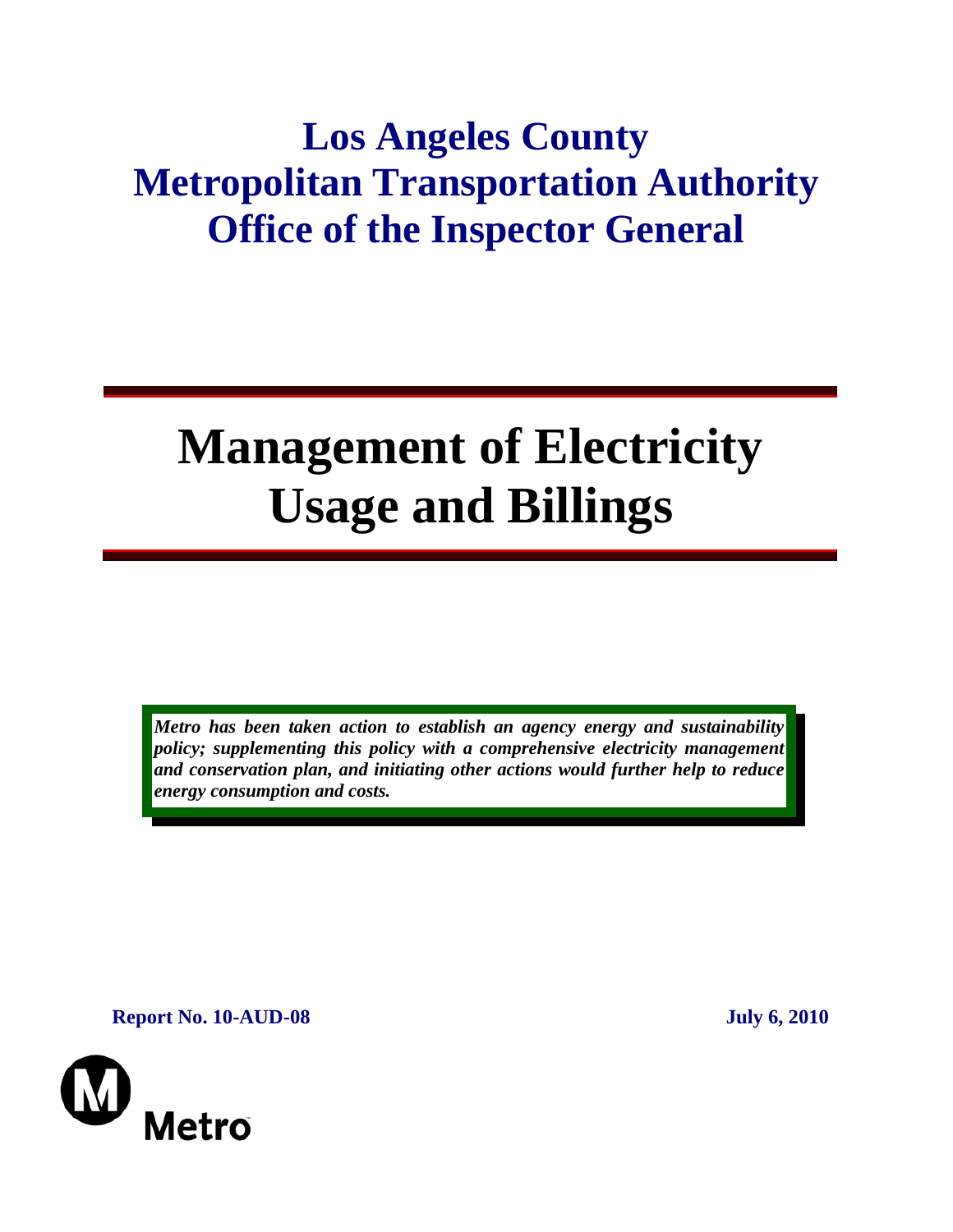## TABLE OF CONTENTS

**Page** 

|           |                                                                                                                                                  | 1                                                                                        |
|-----------|--------------------------------------------------------------------------------------------------------------------------------------------------|------------------------------------------------------------------------------------------|
|           |                                                                                                                                                  | $\overline{2}$                                                                           |
|           |                                                                                                                                                  | 3                                                                                        |
|           |                                                                                                                                                  | $\boldsymbol{4}$                                                                         |
| А.        | Electricity Conservation and Management Plan<br>1.<br>2.<br>3.<br>Evaluating Installation of Facility Sub-Meters<br>$\overline{4}$ .<br>5.<br>6. | $\overline{\mathbf{4}}$<br>$\overline{\mathbf{4}}$<br>5<br>$\overline{7}$<br>8<br>8<br>9 |
| <b>B.</b> | 1.<br>2.                                                                                                                                         | 10<br>10<br>11                                                                           |
|           |                                                                                                                                                  | 11                                                                                       |
|           |                                                                                                                                                  | 14                                                                                       |
|           |                                                                                                                                                  | 15                                                                                       |
|           | <b>ATTACHMENTS</b>                                                                                                                               |                                                                                          |

## A. Additional Background Information **……………………………………....……… 16**  B. Energy Assessment Recommendations **……………………………….………….. 20**  C. Copy of Management Comments to Draft Report **…………….…...……..……..... 21**  D. Final Report Distribution **………………………………………….…......…….…. 24**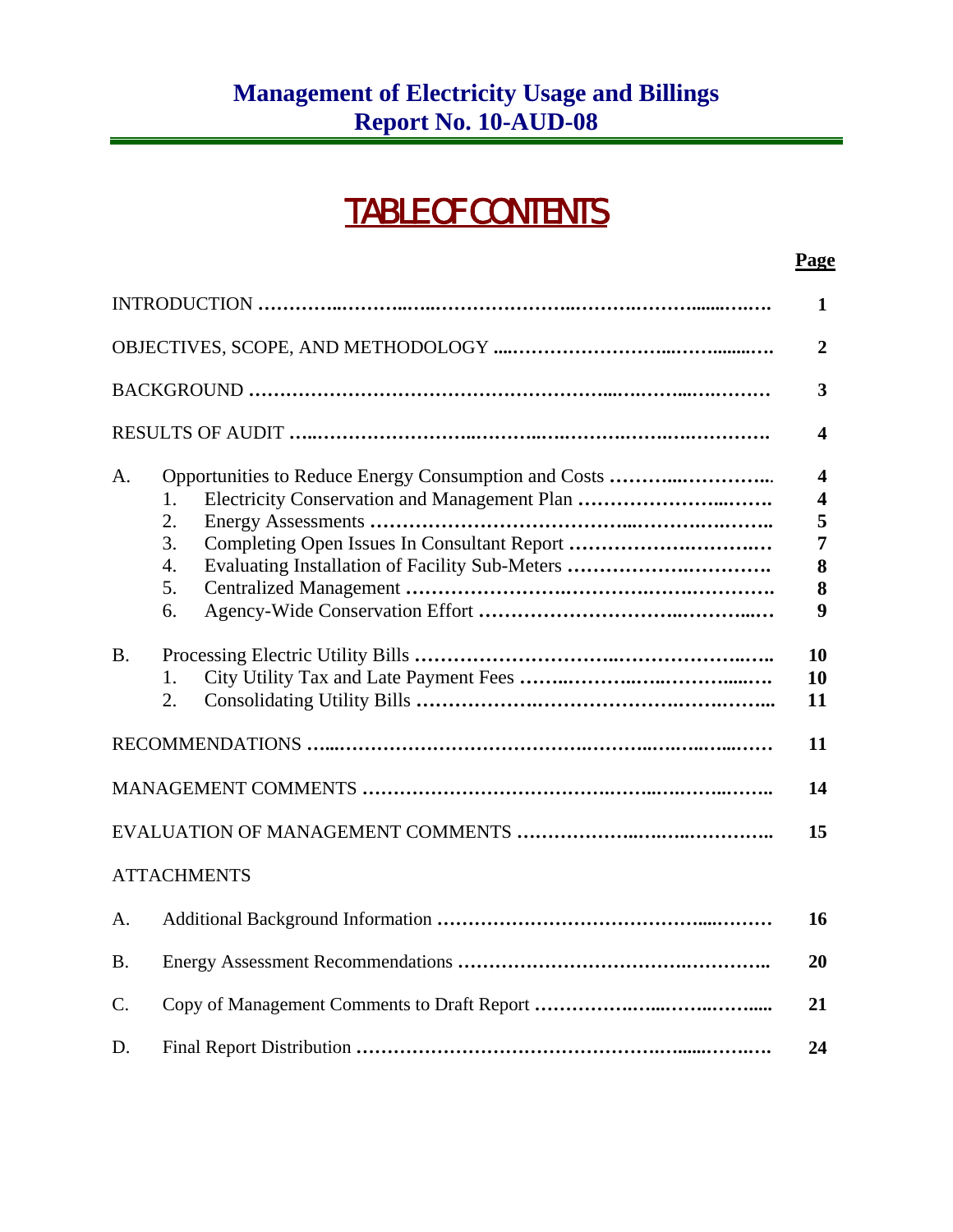

Los Angeles, CA 90017

**DATE:** July 6, 2010

- **TO:** Board of Directors Chief Executive Officer
- **FROM:** Jack Shigetomi Deputy Inspector General - Audits

#### **SUBJECT: Management of Electricity Usage and Billings (Report No. 10-AUD-08)**

## **Introduction**

The Office of the Inspector General conducted An audit of Metro's electricity usage and billings. This audit was conducted as part of our ongoing program to assist Metro in improving the economy and effectiveness of operations, ensuring the adequacy of internal controls and procedures, and deterring fraud, waste, and abuse.

At the direction of the Board of Directors, Metro developed an agency energy and sustainability policy, which included electricity. Metro has taken steps to implement actions in several areas to conserve electricity and reduce costs such as installing solar energy and conducting energy audits at some facilities. We believe that supplementing this policy with a comprehensive electricity conservation and management plan would further help to focus efforts to reduce energy consumption and costs.

The audit also found other opportunities that would help to reduce and better manage electricity usage:

- Performing energy assessments at all Metro facilities.
- Completing open issues in consultant's report on electricity usage, meters, and rates.
- Evaluating the cost effectiveness of installing sub-meters at facilities to better track and manage electricity consumption.
- Designating an individual or department responsible for monitoring and evaluating electricity usage and rates, and coordinating with utility providers.
- Developing policies and programs to involve all employees to work towards Metro's energy reduction goals.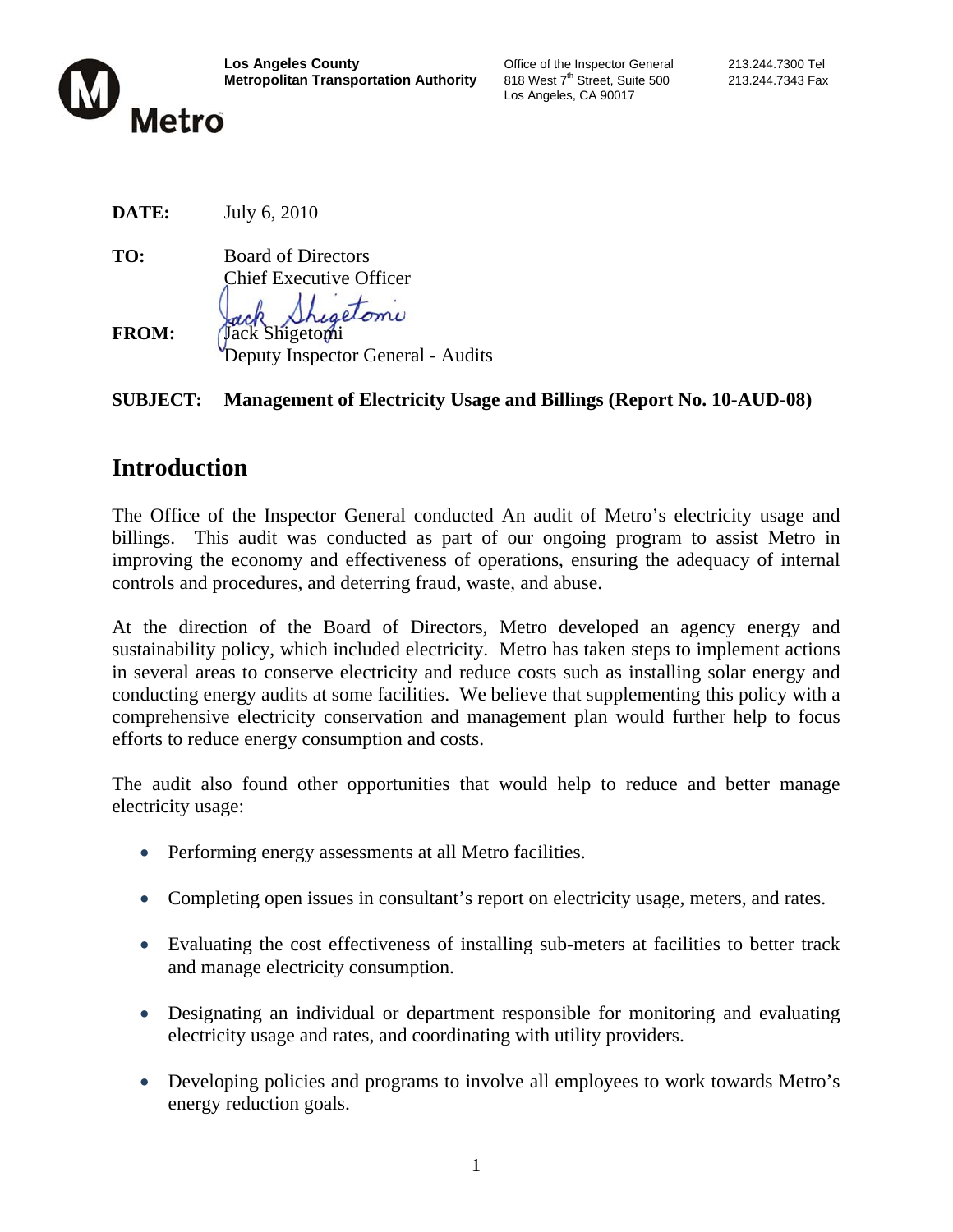- Resolving erroneous city utility user tax charges and late payment fees on utility bills.
- Consolidating utility bills to facilitate processing of the bills.

## **Objectives, Scope, and Methodology**

The objectives of the audit were to (1) evaluate the policies and procedures for monitoring and evaluating electricity usage to promote economy and conservation by the user departments, and (2) determine whether electricity billings were reviewed and processed timely.

To accomplish the audit objectives, we performed the following:

- Obtained an understanding of responsibilities, procedures, and internal controls for processing the electricity bills for payment.
- Reviewed Metro's Towards a Sustainable Future: 2009 Baseline Sustainability Report,<sup>1</sup> and the <u>Metro Energy and Sustainability Policy.</u><sup>2</sup>
- Reviewed Metro's Sustainability Implementation Plan issued on June 17, 2008.
- Reviewed electricity bills for July 2009.

- Reviewed energy assessments of Metro bus divisions performed by the Los Angeles Department of Water and Power  $(LADWP)^3$  and a rail division by a consultant.
- Interviewed and obtained data from Metro staff in Accounting, Environmental Services and Compliance, Facilities Engineering Operations, Countywide Planning and Development, Bus Operations, and Rail Operations.
- Reviewed energy management and conservation plans of other government agencies.

The audit was performed in accordance with Government Auditing Standards. Those standards require that the audit be planned to obtain sufficient, appropriate evidence to

<sup>&</sup>lt;sup>1</sup> Towards a Sustainable Future: 2009 Baseline Sustainability Report, issued in June 2009 by Metro's Environmental Services and Compliance Department. This report is available on the following Metro website: http://www.metro.net/about\_us/sustainability/images/sustainability\_report\_2009\_0617.pdf.

<sup>&</sup>lt;sup>2</sup> Metro Energy and Sustainability Policy was adopted by the Board in June 2007.

<sup>&</sup>lt;sup>3</sup> The Los Angeles Department of Water and Power completed on-site utility audits and energy assessments at Divisions 1, 2, 3, 8, 10, and 15.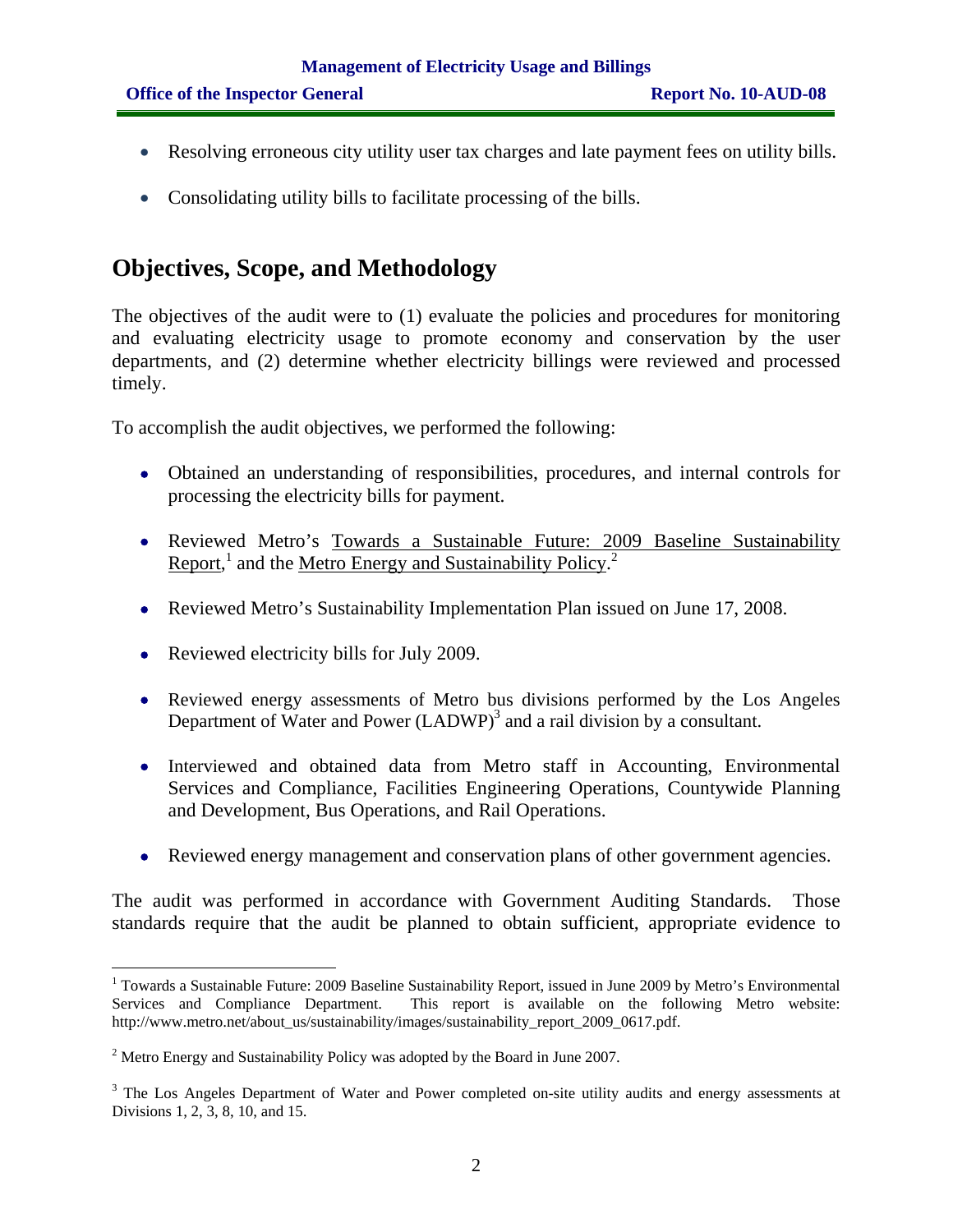provide a reasonable basis for the findings and conclusions based on the audit objectives. We believe that the evidence obtained provides a reasonable basis for our findings and conclusions based on the audit objectives.

## **Background**

#### **Electricity Usage**

Metro purchases electricity from the Los Angeles Department of Water and Power (LADWP), Southern California Edison (SCE), and Pasadena Water and Power (PWP). According to Metro's 2009 Baseline Sustainability Report, in calendar year 2008, the agency consumed 243 million kilowatt hours (kWh) of electricity at a cost of \$27 million (\$20 million for rail operations and \$7 million for facilities).

- A comparison of electricity usage and costs for rail propulsion during calendar years 2005 through 2008 showed that electricity usage increased 7.66% and the related costs increased 5.02% from 2005 to 2008.
- A comparison of electricity usage and costs for Metro facilities during calendar years 2005 through 2008 showed that electricity usage increased 10.71% and the related costs increased 23.34%.

The significant relative usage and cost growth of facility electrical usage compared to that of rail electricity usage suggests that this is an area to focus efforts to promote the efficient use and conservation of electricity.

#### **Metro Energy and Sustainability Policy**

In June 2007, the Board of Directors adopted the Metro Energy and Sustainability Policy to control energy consumption and embrace energy efficiency, energy conservation.In June 2008, the Board approved the Metro Sustainability Implementation Plan. The plan calls for energy conservation initiatives; planning, feasibility studies, and installation of additional solar panels at various bus and rail divisions; exploration of other renewal resources; performing energy audits, implementing energy efficiency methods and developing a comprehensive and energy security strategy.

Additional background information is provided in Attachment A to the report.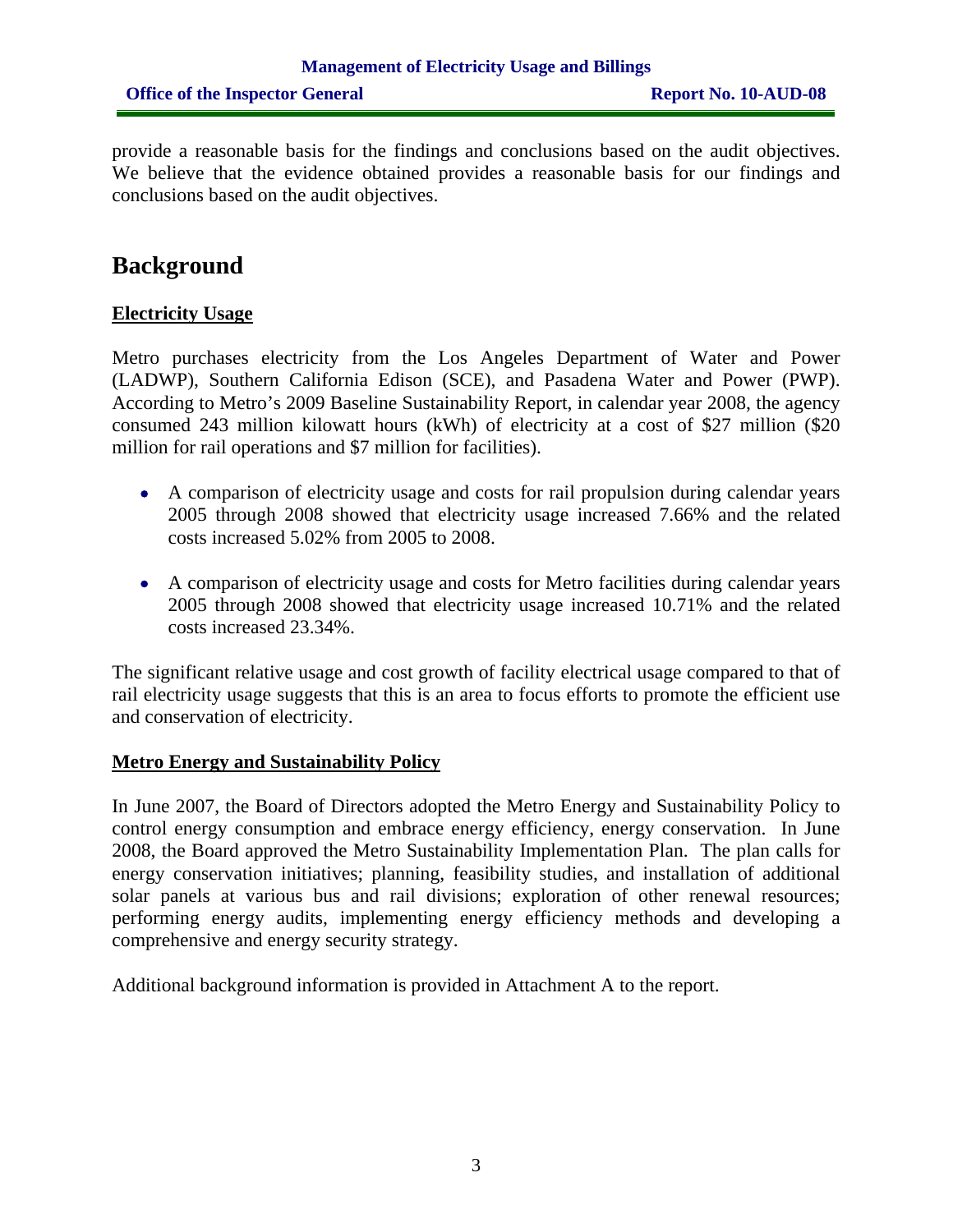## **Results of Audit**

### **A. Opportunities to Reduce Energy Consumption and Costs**

#### 1. **Electricity Conservation and Management Plan**

Metro has established a sustainability policy and plan that covers various areas such as fuel, energy, and water. Metro could reduce energy consumption and costs further by supplementing this policy with a comprehensive electricity management and conservation plan.<sup>4</sup> This would provide centralized management, tracking, and monitoring of electricity usage and rates to assess whether electricity is being used in the most economical and efficient manner by Metro departments. The agency-wide electricity conservation plan should establish specific agency conservation policies, goals, targets, strategies, responsibilities, and accomplishments to ensure all departments and employees are working towards the agency's goal of reducing energy consumption. The plan should also incorporate policy to require that managers at each Metro facility be responsible for energy conservation and reduction.

We reviewed energy conservation plans developed by several government agencies and identified the following key elements of a comprehensive plan:

- Overall strategy and goals for reducing energy consumption.
- Preliminary energy audits/utility assessment reports with detailed recommendations for cost effective resource efficiency measures that could be implemented to reduce utility consumption and/or utility costs.
- Implementation schedule that describes how the agency plans to achieve the agency goals and the recommendations from the utility assessments reports.
- Finance strategy that describes how the agency plans to obtain funding to implement the recommended cost effective efficiency measures.
- Utility awareness plan through which the agency will educate its personnel on utility conservation methods and practices.
- Asset management inventory that describes the buildings and facilities.
- History of utility use and expenditures for the buildings and facilities.

 $\overline{a}$ <sup>4</sup> This plan could incorporate some of the recommendations made in the 2009 Baseline Sustainability Report.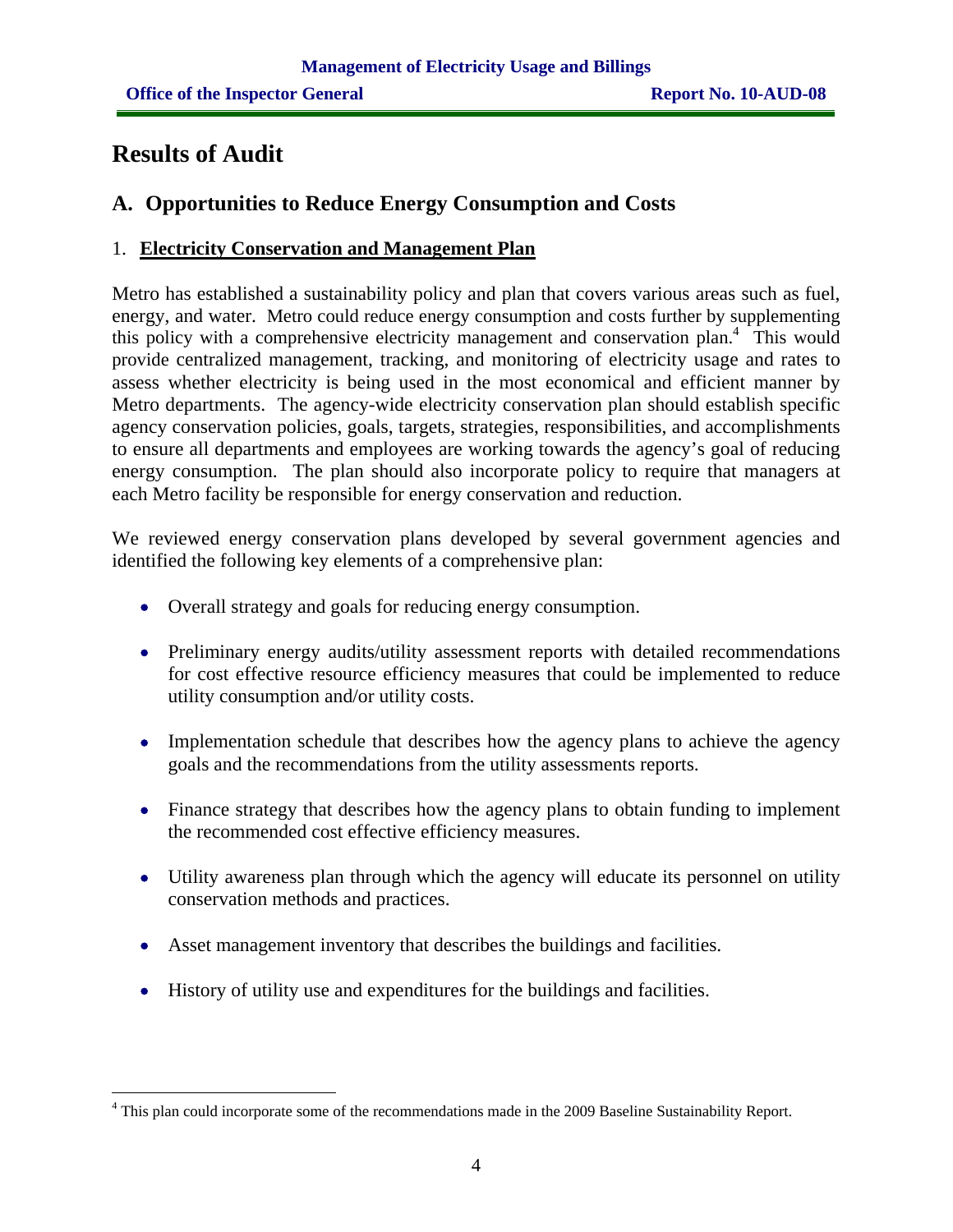- Savings monitoring and evaluation plan that describes plans for monitoring and evaluating efficiency savings as a result of implementing the recommendations in the utility assessment reports.
- Project implementation update that outlines the progress over prior periods and a summary of the results of projects in terms of utility efficiency and cost savings.
- A designated official at the agency who is responsible for implementation of the energy conservation plan.

#### **2. Energy Assessments**

We found that the LADWP performed on-site utility energy assessments at 6 bus divisions since 2004, and Metro's Environmental Compliance and Services Department hired a consultant to complete an energy efficiency assessment at the Red Line maintenance facility. These assessments made recommendations in many areas to reduce energy consumption. The Facilities Engineering Operations Supervising Engineer stated that all of the recommendations in the LADWP reports are feasible and would reduce usage and costs if implemented, but implementing them is contingent on the availability of funds:

**LADWP Energy Assessments of Bus Divisions**: From 2004 to 2008, LADWP completed energy assessments at six Metro bus divisions (1, 2, 3, 8, 10, and 15). These assessments made 366 recommendations to reduce electricity consumption in the following areas: lighting, heating, ventilation, and air conditioning (HVAC), refrigeration, fans and pumps, motors, compressed air, office equipment, building structure, and rates and billings. Many of the recommendations were common between the divisions (see Attachment B for list of recommendations).

The LADWP energy assessment reports were sent to Facilities Engineering. A Supervising Engineer in Facilities Engineering Operations told us that his department identified capital projects recommended in the energy assessments that could be implemented. He stated that lighting upgrades have been completed at three of the six bus divisions, which consisted of replacing the lights in the maintenance bays with energy efficient pulsed start metal halide lights. However, the lighting in the office areas at these divisions has not been upgraded with the recommended T8 lighting due to budget constraints. The HVAC units at one of the six bus divisions have been replaced with energy efficient units, and HVAC upgrades for three other divisions are in the approval process.

The Supervising Engineer said that he discussed non-capital projects recommendations with the Division Maintenance Managers. He neither asked for nor received feedback from the divisions on what recommendations were implemented.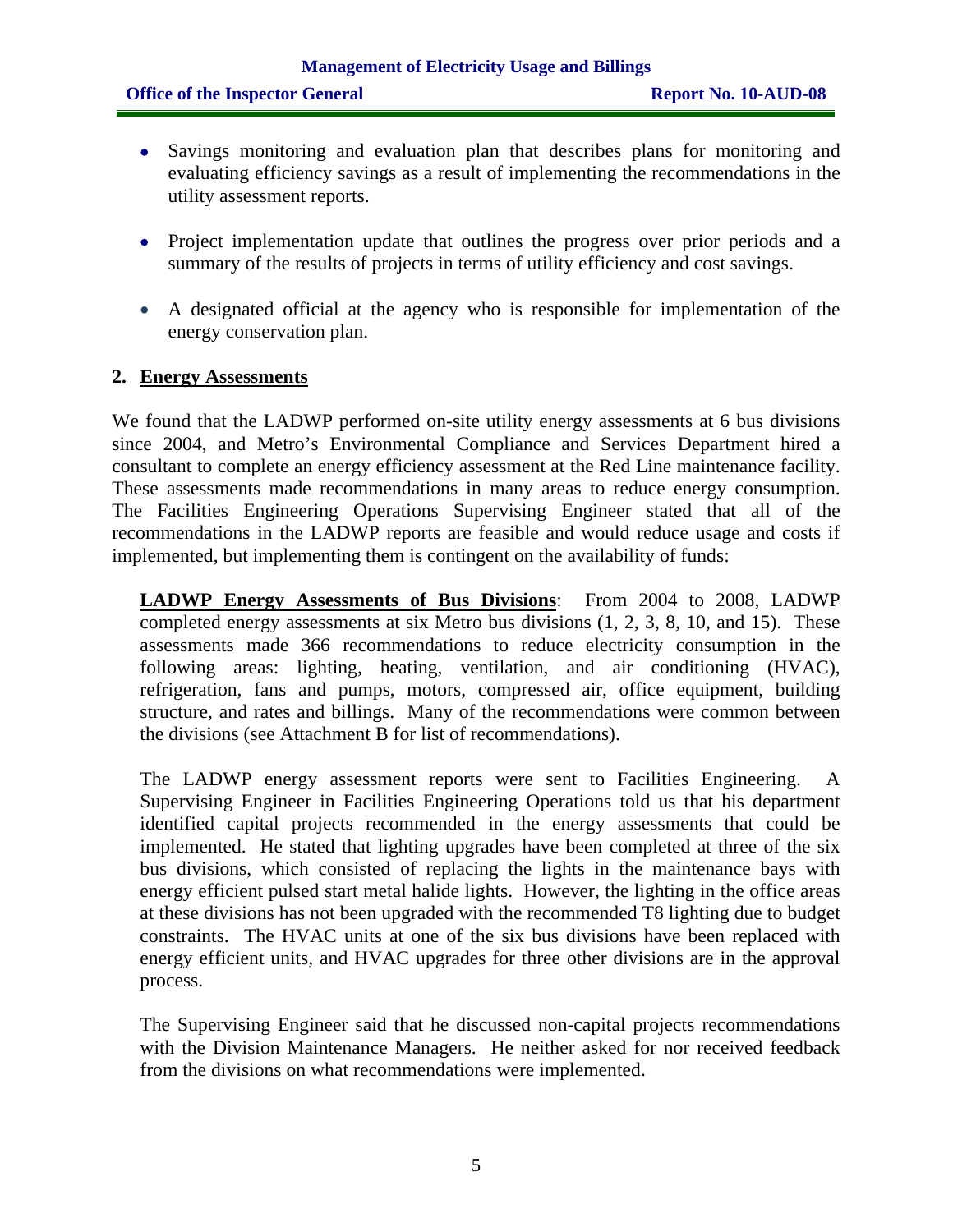$\overline{a}$ 

**Consultant Assessment of Red Line Maintenance Facility**: In June 2009, a consultant hired by the Environmental Compliance and Services Department issued a report on Renewable and Energy Efficiency Feasibility Study of the Red Line Maintenance Facility. The report proposed a number of recommendations in areas where energy might be reduced:

- o Most of the fluorescent lighting systems are inefficient T12 systems. Less than 20 percent of the older, inefficient T12 fluorescent lighting in interior office and shop areas have been upgraded to more efficient T8 lighting.
- o Replace incandescent lamps with compact fluorescent fixtures and lamps.
- o Install occupancy motion or infrared sensors.
- o Some 20 plus year old HVAC systems remain, and should be replaced with high efficiency HVAC systems.

Metro plans to have energy assessments performed at the remaining bus and rail divisions served by LADWP. The timeframe for the completion of these assessments is not known and is contingent on availability of LADWP and/or Metro resources.<sup>5</sup> Metro staff told us that to their knowledge, SCE has not been requested to perform energy assessments of Metro facilities.

We believe that energy assessments should be completed for all metro facilities because they are useful tools to identify potential ways to reduce consumption. This is consistent with the 2007 Energy and Sustainability Policy goal of completing energy audits of all bus and rail facilities and Union Station Gateway within 3 years.

Some recommendations in the energy assessment reports could require capital funding such as replacing lighting or HVAC systems. However, other recommendations require no or modest funding such as turning off computers and electrical equipment or installing occupancy sensors.<sup>6</sup> In addition, the results and recommendations from the energy assessments should be incorporated into an overall agency electricity management and conservation plan, which would facilitate tracking and implementing the recommendations. Also, copies of the assessments should be provided to facility managers who should provide feedback of the actions taken to the Environmental Compliance and Services Department (ECSD). This feedback could be used to make a list of best practices to send to other facility managers.

<sup>&</sup>lt;sup>5</sup> A Metro Transportation Sustainability Energy Manager assigned to the Environment Compliance Services Department has obtained training for conducting energy assessments and is currently working on his first energy assessment review for Metro. The Manager has completed an energy assessment at Division 10, and assessments are being conducted at Divisions 3 and 18. Also, an electricity usage review is underway at Union Station Gateway building as part of the LEED-Existing Buildings Operations and Maintenance certification. 6

<sup>&</sup>lt;sup>6</sup> Motion sensors have been installed at the Union Station Gateway building; but have not been implemented throughout the agency.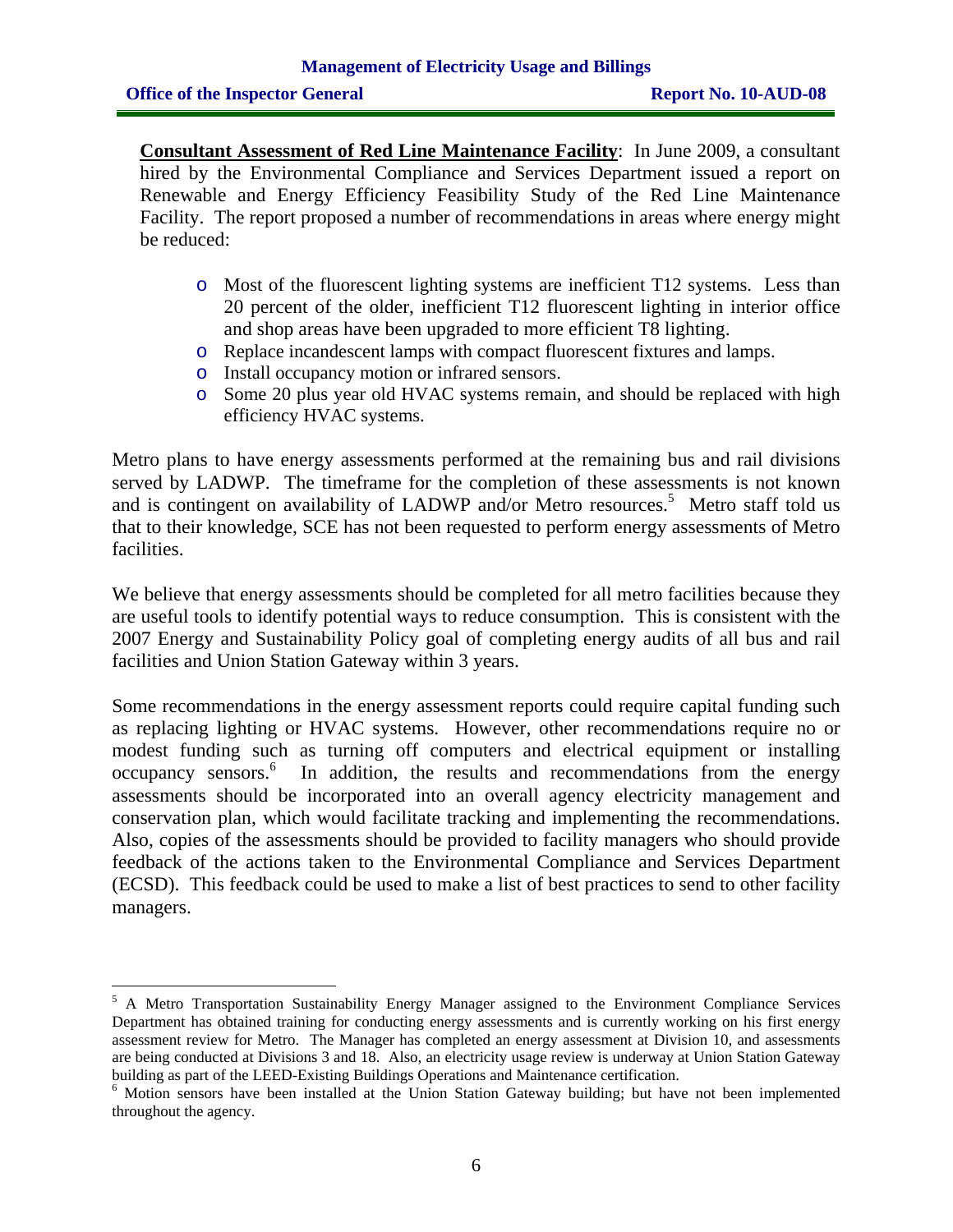ECSD officials stated that the actions recommended above assume that they are the coordinator of these activities. They stated that everyone believes that ECSD is the responsible department, but ECSD has not been officially designated the responsibility.

#### **3. Completing Open Issues in Consultant Report**

Metro contracted with a consulting firm (TriStem) to identify potential billing, rate, and metering errors. In a report dated December 31, 2008, TriStem stated that it reviewed 125 Metro electric service accounts and identified billing errors on several accounts totaling \$5,671. Accounting has resolved the overcharges that were identified in the TriStem audit with the utility companies. However, the report identified several areas that warrant further in-field investigation or review that are not completed. In this regard, TriStem identified:

- 6 PWP, 9 SCE, and 44 LADWP accounts where metering and/or billing parameters warrant in-field investigation and/or additional rate research.
- 32 accounts where fieldwork is needed. For these accounts, TriStem could not verify the accuracy of the billings until they conduct on-site inspections of the connected facilities, electric meters, and transformers. The report stated that after field work is completed, there may be additional refunds to Metro.
- 35 accounts that needed further research of the applicable rates available through the respective utility providers. In many cases, accounts are averaging costs per kWh that are greater than accounts using like levels of electricity on other rates. Specifically, Time of Use Rates appear to be more economical than their General Service counterparts.
- 12 LADWP accounts that possibly could receive a rate discount. There are provisions in the Large General Service (A3) and General Service (A2) rate schedules that call for a discount to accounts that take service at a subtransmission level. Metro has five A3 accounts, all of which are subtransmission service and seven A2 accounts billed as subtransmission service. None of these accounts appear to be receiving any discount.

Since issuing the report in December 2008, TriStem has not performed additional work although other potential cost reduction items discussed in the report are not completed. Metro staff informed us that they have contacted TriStem; however, a timeframe has not been established to resume work. Metro staff needs to pursue the issues identified in the report with the contractor.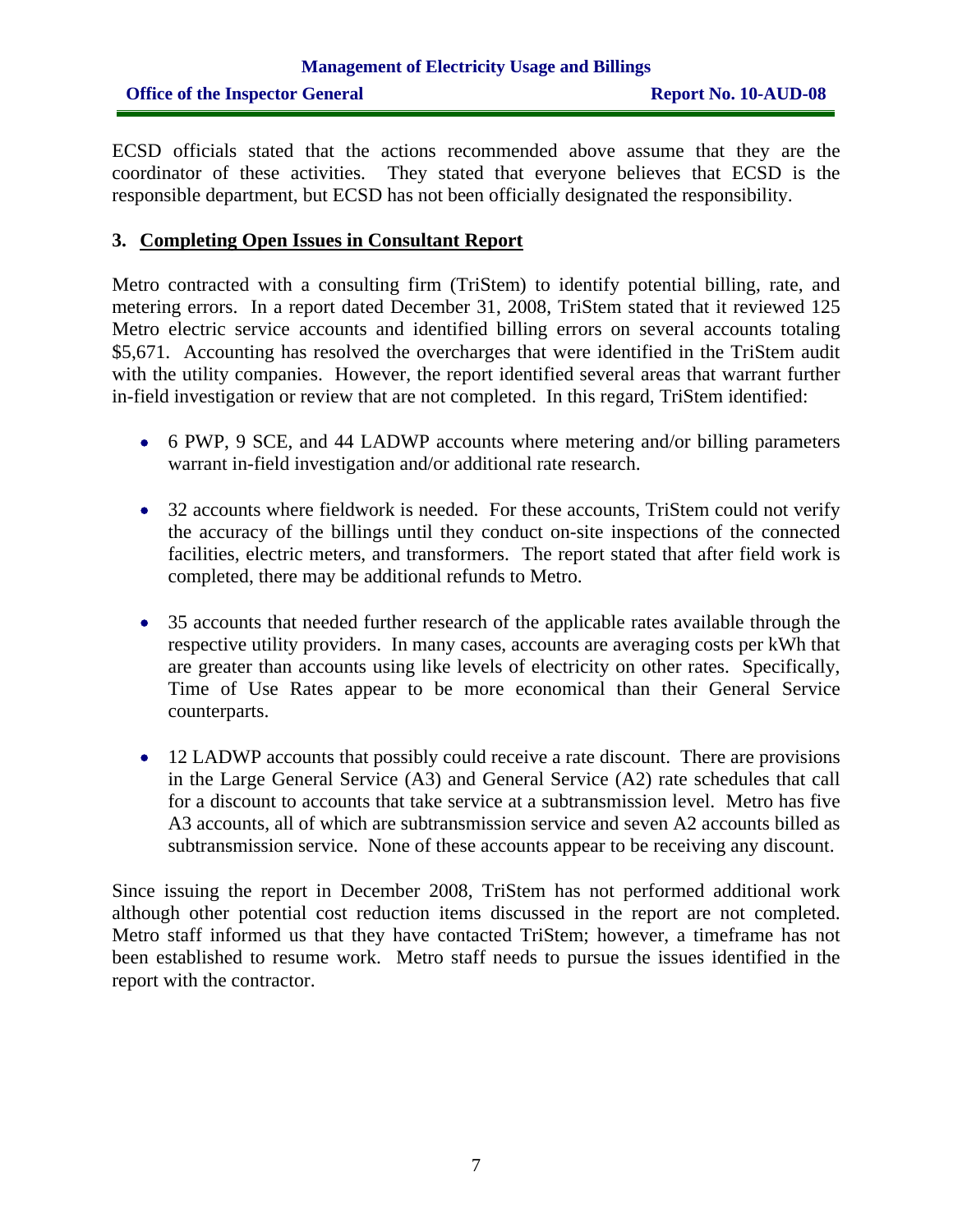#### **4. Evaluating Installation of Facility Sub-Meters**

We were informed by three Metro officials that electricity usage could be more effectively tracked and managed if sub-meters are installed at facilities where presently only one meter is connected to monitor multiple buildings and/or functions. For example, there may be some meters at rail stations that also connect to the traction sub-stations (propulsion power), and at bus divisions multiple uses, such as maintenance activities, fuel, vacuum, and washing are generally connected to a single meter.

The 2009 Baseline Sustainability Report also cited the lack of sub-meters: *"Because a few of our current utility meters monitor several buildings within a Division (for example), it is difficult to accurately identify the source of increasing or decreasing energy usage within a specific division."* The report recommended the need to (a) develop electricity reduction targets for Board approval; (b) provide sub-meters at each facility so electricity usage can be more accurately tracked; and (c) partner with LADWP and SCE to create a cost-effective Agency wide energy reduction plan.

On March 31, 2010, the Environmental Compliance and Service Manager stated that Metro is installing 11 sub-meters in the Gateway building for a total cost of about \$10,100. Also, Metro is in the process of developing a sub-metering plan for Division 10.

#### **5. Centralized Management**

The review disclosed that no one individual or department within Metro is currently responsible for monitoring and evaluating electricity usage and rates to ensure that the agency is using electricity efficiently and paying the lowest rates. Appointing overall responsibility would facilitate the implementation of an electricity conservation plan, performance of energy assessments, and improve coordination with utility companies.

A Metro staff informed us that the utilities do not attempt to contact Metro because they do not know who to contact. Utilities have corporate account managers who are dedicated to service and coordinate with major accounts such as Metro on any problem or issue. However, at Metro there is no single office or person who can coordinate with the utility companies on all electricity matters such as potential billing errors, rates, and discounts.

We found that Metro staff contacts different utility personnel. One Metro staff stated that she calls the regular customer service number that appears on the utility bill for billing matters. Another Metro staff has identified a specific individual to contact at each of the utility companies. They both agreed that it would be better to have a single Metro person or department with the responsibility to coordinate with the utility company account manager on all billing matters.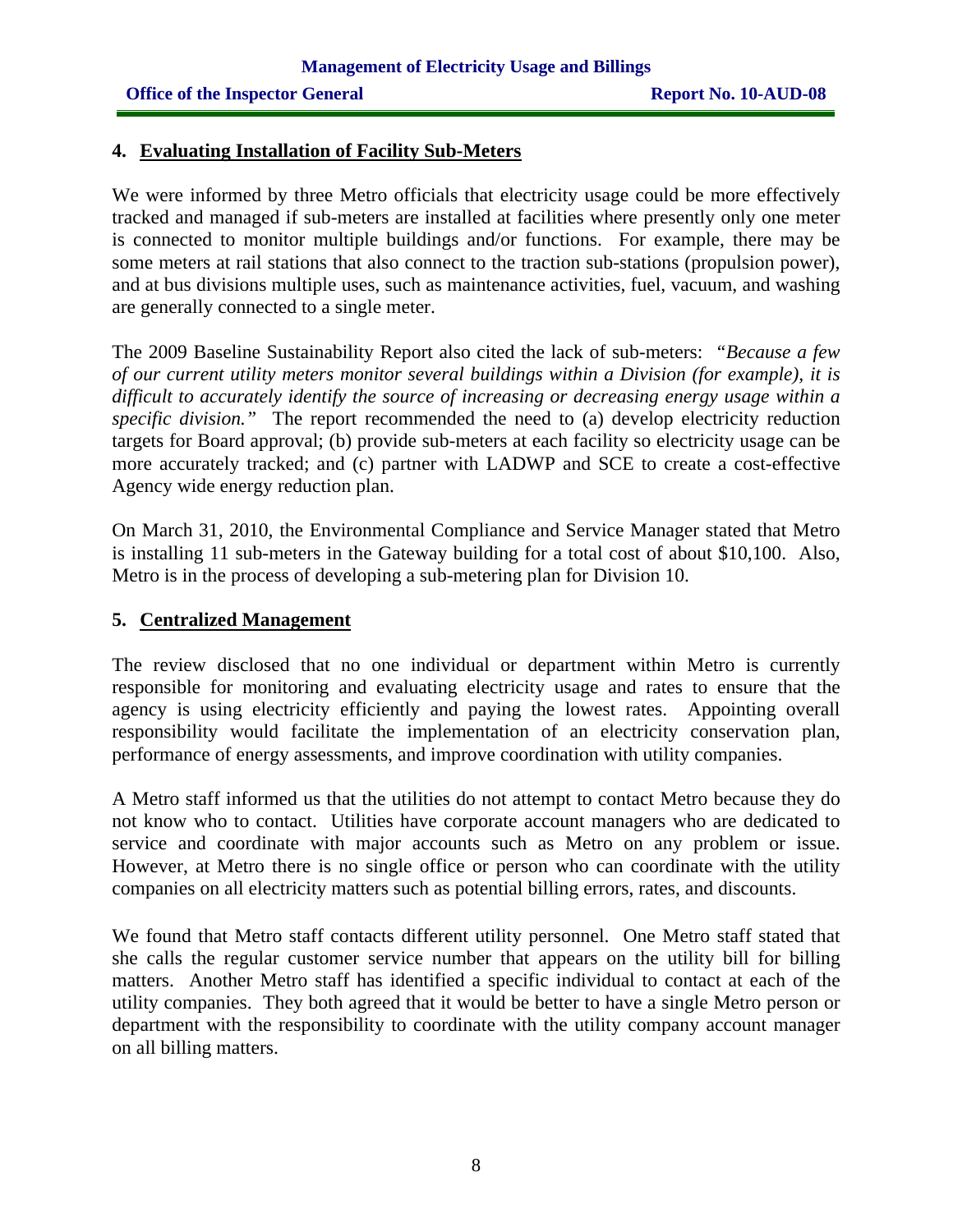#### **6. Agency-Wide Conservation Effort**

#### **Employee Involvement**

Developing energy conservation policies and programs that involve all employees to work towards Metro's energy reduction goals would supplement facilities management efforts and help ensure program success and maximize savings. All Metro employees can help to realize energy savings if conservation best practices are embedded into policies and long term operational and institutional culture. Employees can help reduce energy consumption in ways such as:

- Turning off overhead lights and lamps when leaving their offices or work area.
- Turning off coffee makers, radios, fans, and other appliances when they are not needed or at the end of the work day.
- Turning off personal computers, monitors, and printers at the end of the work day.
- Turning off equipment that shows a glowing LED light.
- Submitting energy savings ideas.

Embedding energy conservation into the agency's culture could result in significant savings. For example, a recent report, $\frac{7}{7}$  stated:

*"According to a…survey in October 2008, 50% of employed adults in the US who use a PC [personal computer] at work don't typically shut down their PCs at the end of the work day. Based on these findings, we can assume that companies across the US are wasting \$2.8 billion and emitting 20 million tons of carbon dioxide to power PCs that aren't shut down…a single US company with 10,000 PCs wastes more than \$260,000 annually…"*

#### **Reducing Lighting**

ECSD officials stated that reducing the amount of lighting in office and other work areas is another area of potential savings. For example, the overhead lighting levels in the Gateway Building are approximately 53.2 foot candles in interior cubicles and 84.2 in cubicles along the exterior walls with windows (on a sunny day). According to an illuminance guideline prepared by the New York Energy Smart Commercial Lighting Program<sup>8</sup> the target light level for an office space is between 30 to 50 foot candles. To reduce energy consumption in

<sup>&</sup>lt;sup>7</sup> "PC Energy Report 2009," Alliance to Save Energy.

<sup>8</sup> http://www.nyserda.org/sclp2/technicalGuide/design/targets.asp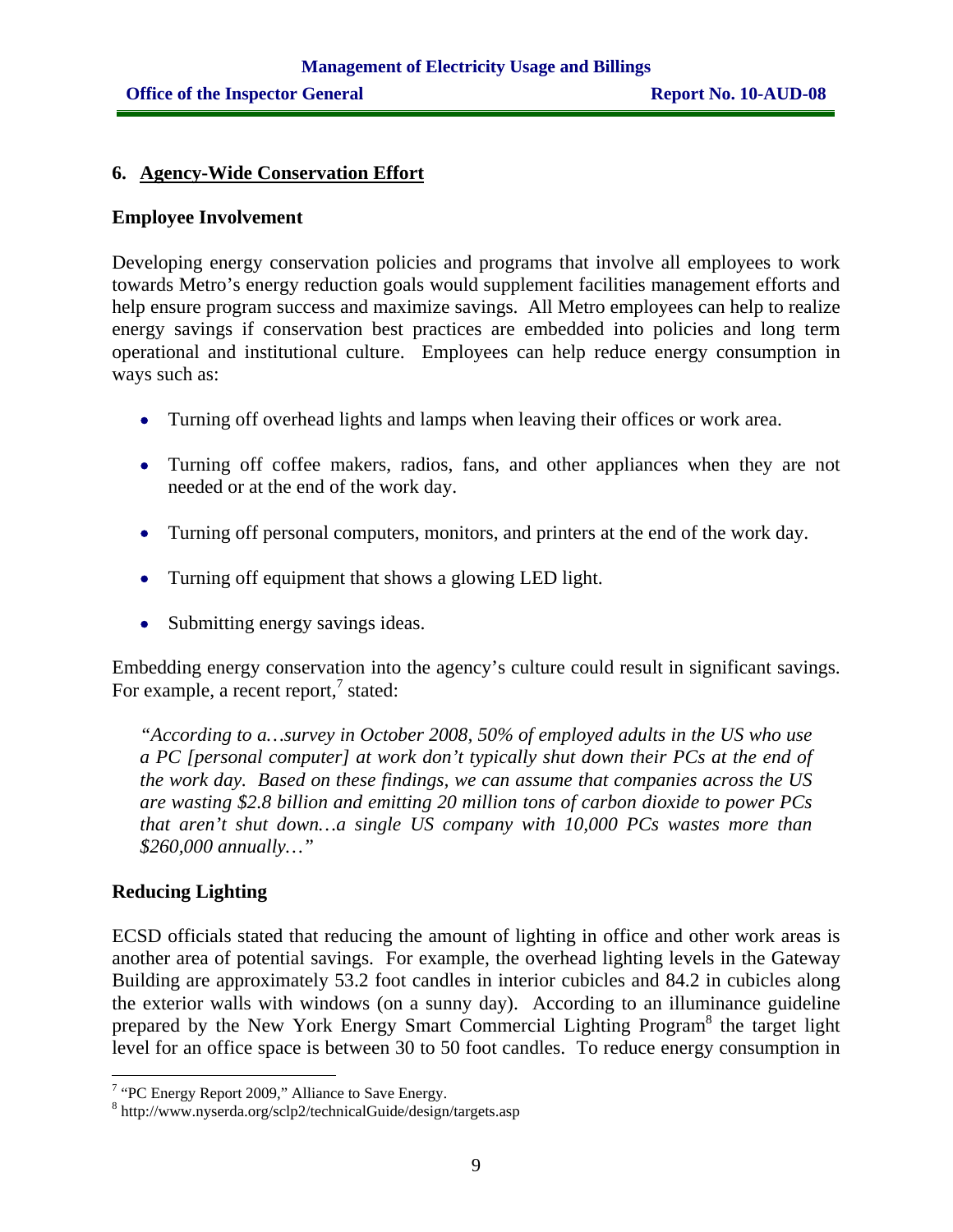## **Management of Electricity Usage and Billings Office of the Inspector General Report No. 10-AUD-08**

the Gateway building, one lamp can be removed from each ceiling mounted, three lamp fixture (which will reduce lighting levels in interior cubicles to approximately 45.0 foot candles) and lights in spaces along the windows can be turned off (the light level in one of the south facing conference rooms was 72.0 foot candles with the lights off). These changes are estimated to save \$50,000 annually in energy costs for the Gateway Building. Similar changes can be implemented in over-lighted spaces at other Metro locations.

#### **B. Processing Electric Utility Bills**

#### **1. City Utility User Tax and Late Payment Fees**

As of July 2009, SCE billings reflected a total unpaid balance of \$147,393. Of this amount, \$57,574 was for a city utility user tax (UUT) that Metro is exempt from paying and \$89,819 was for late fees.

- **City Utility User Tax**: An August 2008 consultant report contracted by Accounts Payable found that Metro had paid SCE and PWP \$343,507 for city utility user taxes, which Metro was exempt from paying. Although this tax is collected by the utility companies, it is collected on behalf of each city. The consultant identified 10 cities in which utility user taxes were being charged. Metro's Accounts Payable Department has worked with the utility companies to reverse the tax and the associated late payment penalties. Accounts Payable staff told us that the erroneous taxes on all the PWP bills and some of the SCE have been reversed. However, there are 50 accounts totaling \$57,574 in UUT that still remain to be settled. Since Metro is exempt from city utility user taxes, Accounts Payable should continue to work with SCE to resolve the UUT that was erroneously billed to Metro to get the overpayment credited to Metro.
- **Late Fees**: The \$89,819 of late payment fees were caused by two factors:
	- o Late payment fees on unpaid UUT. As stated above, Metro is exempt from city utility user taxes; therefore late fees on UUT should be reversed.
	- o Late payments fees accessed because SCE received payment after the due date.

We found that most electricity bills were being processed timely. We examined 52 SCE bills generated in July 2009, and found that for 5 of the bills, SCE charged Metro late payment fees. The subsequent month bill showed that SCE had received the payment after the due date.<sup>9</sup> Our review of the Financial Information System for the checks to pay the 5 bills showed that one check was prepared after the 19-day due date, another check was prepared

The SCE payment terms on the bill states: "Your bill is due when you receive it and becomes past due 19 days from the date the bill was prepared."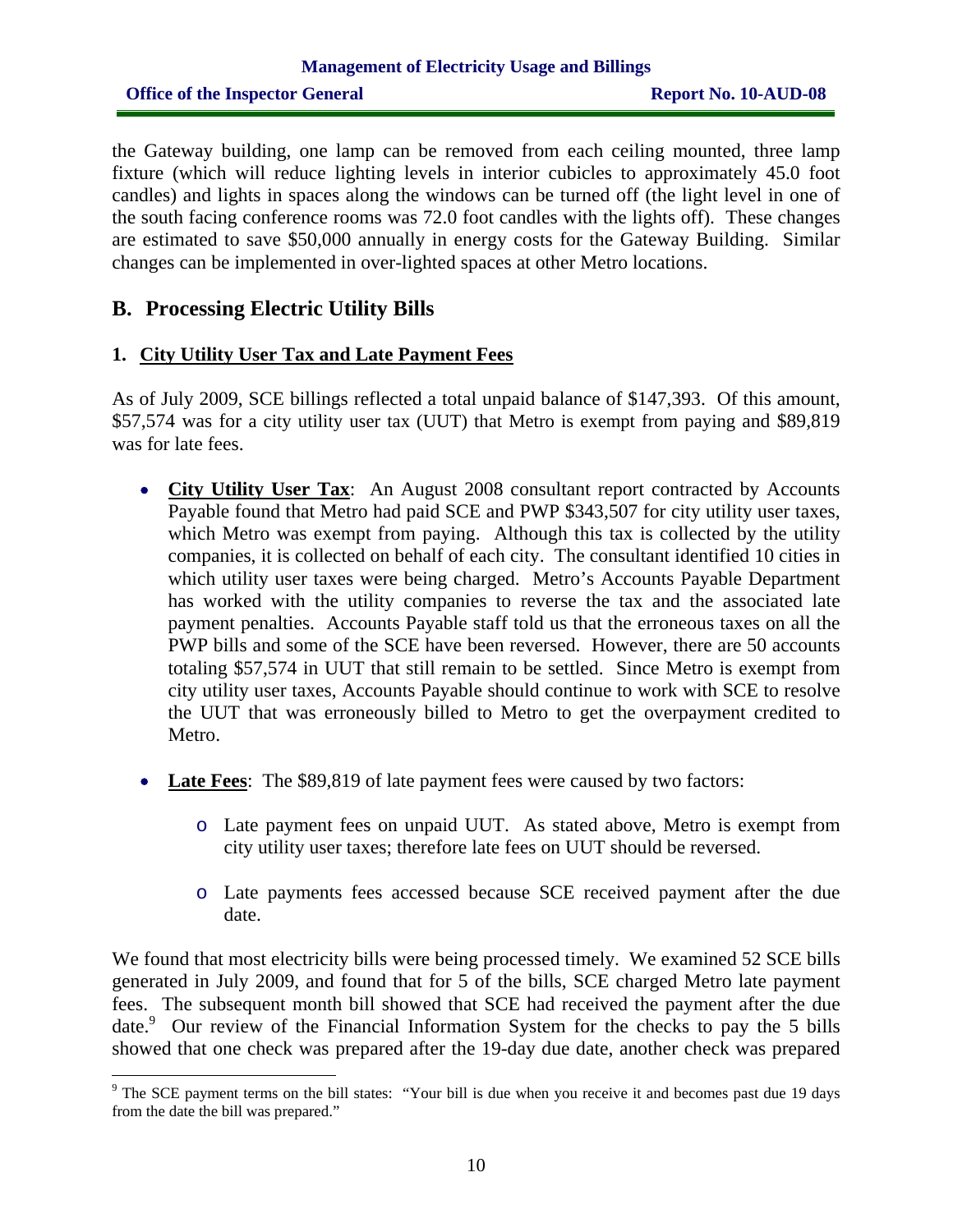## **Management of Electricity Usage and Billings Office of the Inspector General Report No. 10-AUD-08**

on the due date, and three checks were prepared a few days prior to the due date. Evidentially, SCE is counting mailing and their in-house processing time as part of the 19 day period. Accounts Payable did not pay the late payment fees for these five July bills on subsequent bills. Thus, additional late payment fees were charged to Metro on the subsequent bills.

Metro pays LADWP, SCE, and PWP by paper check. The Director of Accounting informed us that they are currently working with SCE to set up electronic fund transfer payments. This will ensure that utility payments are made timely and eliminate the late payment fees in the future.

#### **2. Consolidating Utility Bills**

Accounting Department and cost center staff are required to process over 70 electricity bills each month. Bus operations staff stated that having fewer bills to review and approve would streamline and expedite the process. The Accounts Payable Department has made efforts to consolidate utility bills since the early 2000's. LADWP and PWP service meter accounts have been consolidated into a summary statement billing. Accounts Payable should continue its efforts to consolidate SCE utility bills. This would significantly reduce the time to process electricity bills. Also, having fewer bills to process would help to avoid incurring late payment fees such as those discussed earlier.

Accounting staff informed us that the consolidation of SCE bills will be on the agenda in a future meeting. SCE wants to analyze the pass due balances related to the UUT that still need to be resolved on many accounts before holding a meeting.

## **Recommendations**

#### **1. Electricity Conservation and Management Plan**

Develop a comprehensive electricity conservation and management plan that includes overall strategies, goals, targets, policies, procedures, responsibilities, and implementation plan. Incorporate applicable recommendations made in the Metro 2009 Baseline Sustainability Report into this plan.

#### **2. Energy Assessments**

Metro should designate ECSD or another department responsible for coordinating energy assessments and implementation of recommendations made by the assessments. Metro should ask LADWP, SCE, and PWP to perform utility audits or energy assessments at all Metro facilities that had not had such reviews. If the utility company does not have the resources to perform these reviews in a reasonable timeframe,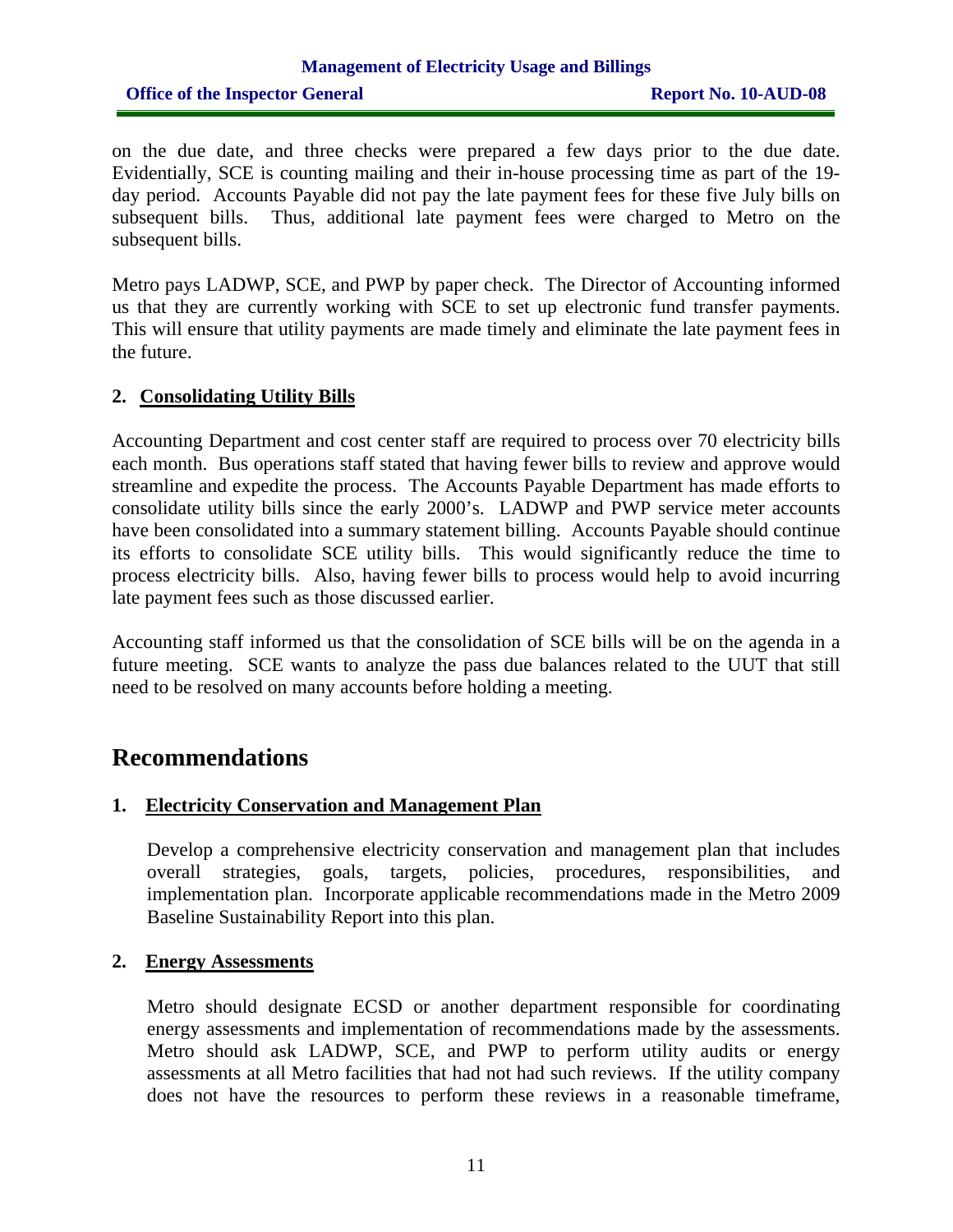consider doing these reviews with in-house staff. For facilities where these reviews have been completed:

- a. Ensure that the facility manager is provided a copy of the report.
- b. Obtain feedback from each facility as to what actions were taken.
- c. Use feedback from facilities to prepare energy conservation best practices and provide the list to other facilities.
- d. Consider follow-up energy audits/assessments on a cycle such as every 5 to 10 years, and incorporate these into the electricity conservation and management plan.

#### **3. Completing Open Issues in Consultant Report**

Metro should coordinate a target completion date with TriStem regarding the following review areas that have been open since December 2008:

- a. In-field investigation and/or additional rate research on 6 PWP, 9 SCE, and 44 LADWP accounts,
- b. On-site inspections of the connected facilities, electric meters, and transformers on 32 accounts to verify the accuracy of the billing.
- c. Further research and rate comparison on 35 accounts.
- d. Research the possibility of a rate discount for certain LADWP accounts (Large General Service A3 and General Service A2 rate schedules) that take service at a sub-transmission level.

#### **4. Installing Sub-Meters**

Metro should identify electricity meters that serve multiple buildings or functions (e.g., traction power and station/parking lot lighting) and should evaluate the cost effectiveness of installing sub-meters at facilities to better track and manage electric consumption.

#### **5. Centralized Management**

Designate an individual or department within Metro to be responsible for (a) monitoring and evaluating electricity usage and rates to ensure that the agency is using electricity efficiently and paying the lowest rates, (b) coordinating with the utility companies on all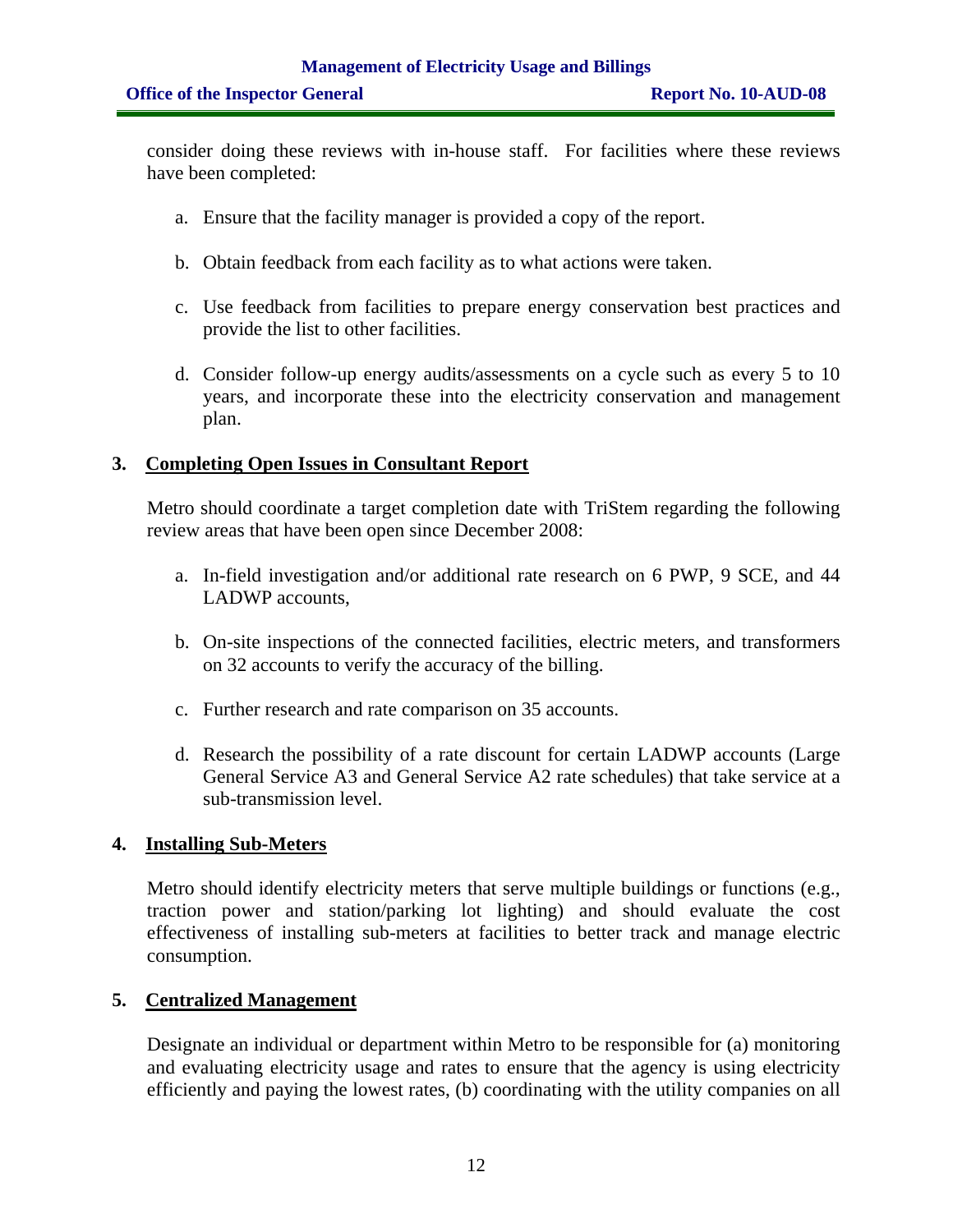billing matters, and (c) distributing monthly electricity usage information to facility managers.

#### **6. Agency-Wide Conservation Effort**

- a. Develop policies and programs that involve all Metro employees in the goal to reduce energy usage and costs. Work with the Information Technology Department to develop policies for turning off personal computers, monitors, and printers at the end of the work day.
- b. Consider developing a program that requires facility managers to be responsible for energy usage and conservation, provide billing information to these managers, and provide an incentive for facility managers to lower utility bills and/or employees to submit energy saving ideas.

#### **7. City Utility User Tax and Late Payment Fees**

- a. The Accounts Payable Department should continue to work with SCE to resolve the erroneous city utility user taxes and the associated late payment fees on Metro utility bills.
- b. The Accounts Payables Department should continue to review the late payment fees on current bills that are not related to unpaid city utility user taxes; and either (a) resolve these fees with the utility company, or (b) pay the late payment fees if they are valid. This will avoid additional late payments fees on future bills.
- c. The Accounting Department should continue to work with the utility providers to implement electronic payments.

#### **8. Consolidating Utility Bills**

Metro should continue to coordinate with SCE to consolidate bills into a single billing statement, which will streamline the billing review and payment process.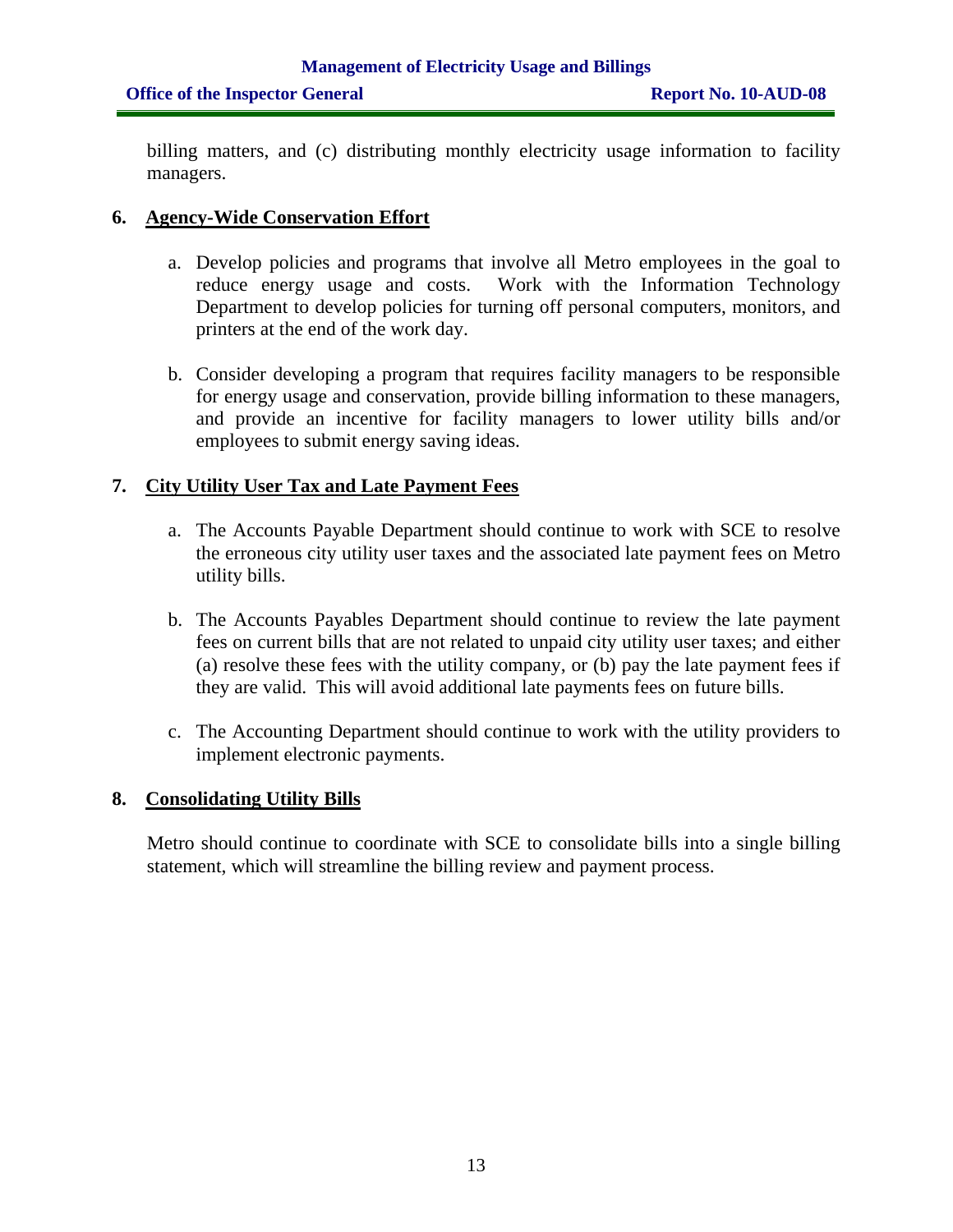## **Management Comments**

On June 25, 2010, Metro management provided a response to our draft report. Management agreed with all the recommendations in the report, except for recommendation 6b. For this recommendation, management proposed an alternative action, which we concur with. Management provided the following actions to implement the audit recommendations:

- **Recommendation 1**. The Energy Conservation and Management Plan will be used as a tool to provide short and long term strategies for energy conservation and management. Facilitation of the development of this plan can be folded into Metro's overall Sustainability Program. The estimated implementation date is March 31, 2011.
- **Recommendation 2**. Environmental Compliance and Services Department (ECSD) staff and consultants have begun and are continuing energy assessments of bus and rail divisions and the Gateway Headquarters Building. Energy efficiency project development and discussions with LADWP and other utilities are on-going.
- **Recommendation 3**. TriStem provided their final report on outstanding account issues on June 1, 2010. Staff will consider the information in the report during the development of the Energy Conservation and Management Plan.
- **Recommendation 4**. ECSD and General Services staff are completing the installation of sub-meters in the Gateway Building. A sub-metering plan is being developed for other locations.
- **Recommedation 5**. There is a general consensus among agency stakeholders to have an individual or department that will be responsible for (a) monitoring and evaluating electricity usage and rates to ensure that the agency is using electricity efficiently and paying the lowest prices, and (b) coordinating with utility companies on all billing matters.
- **Recommendation 6a**. ECSD staff has already been coordinating with various stakeholders in the general area of resource conservation. ECSD has developed the following awareness tools: Sustainability Awareness Training Program, EMS marketing Materials and Awareness Video, and EMS Awareness Training.
- **Recommendation 6b**. Management did not implement the recommendation, but instead proposed an alternate action. Management determined that the best approach to increase energy efficiency in facility operations is through education and awareness.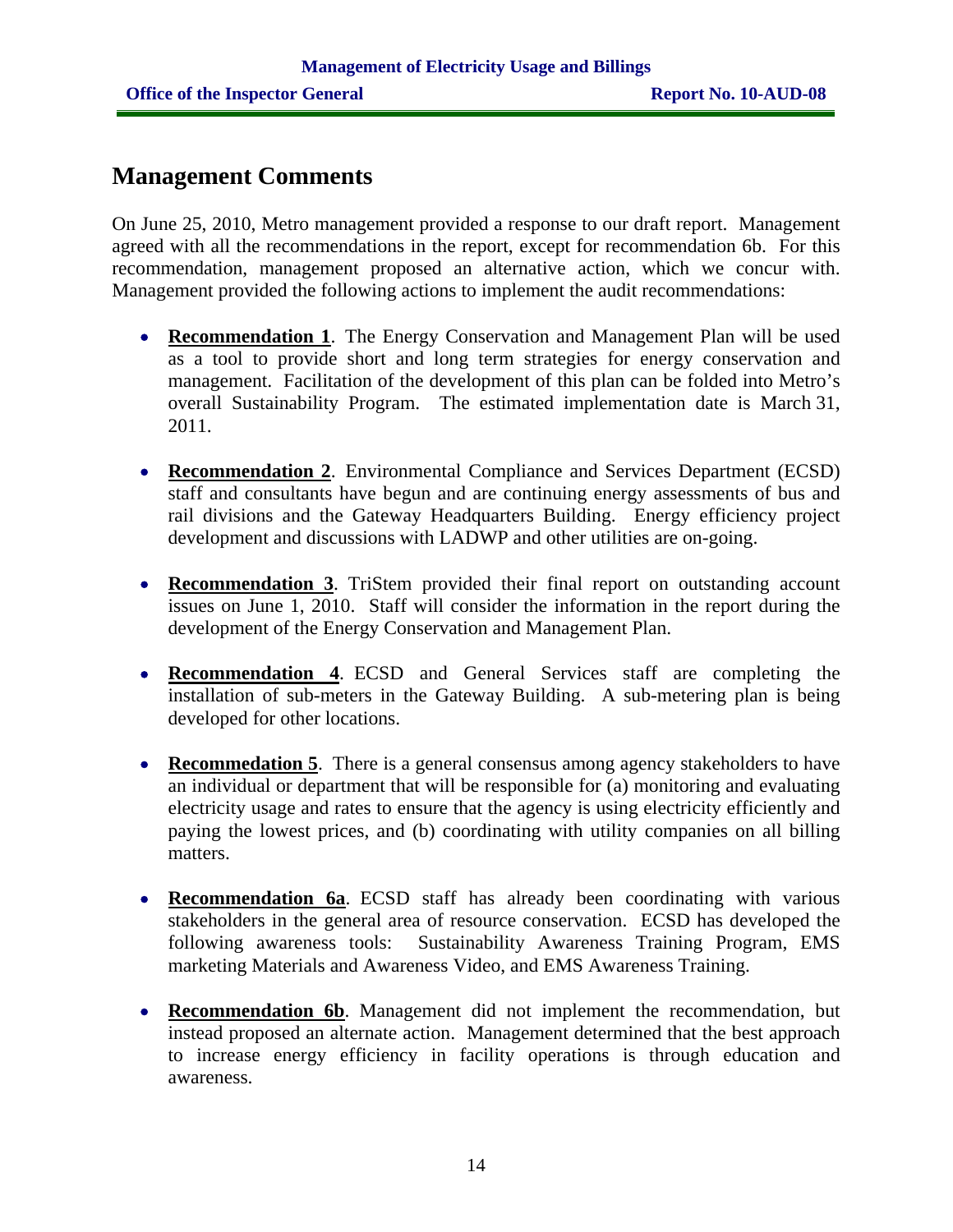- **Recommendation 7**. The Accounting Department continues to work with and meets regularly with the utility companies to resolve the erroneous city user taxes and the associated late payment fees, as well as late fees on current Metro utility bills. The Accounting Department is also working with the utility providers to implement electronic payments.
- **Recommendation 8**. Metro Accounting staff is currently working with SCE to consolidate bills into a single billing statement. Accounting staff is coordinating with Operations staff on the types of information that should be part of the consolidated bill.

See Attachment C for the full text of management comments

## **Evaluation of Management Comments**

Metro's proposed corrective action plan is responsive to the findings and recommendations in the report. For Recommendation 6b, management proposed an alternative action, which we believe is adequate. Therefore, we consider all issues related to the recommendations in the report resolved based on the corrective action plan. Although the recommendations are resolved, staff must follow up on the recommendation that is still open until all corrective action is completed. This requirement is set forth in Management Audit Services Audit Report Follow-up & Resolution Policy (MAS 1).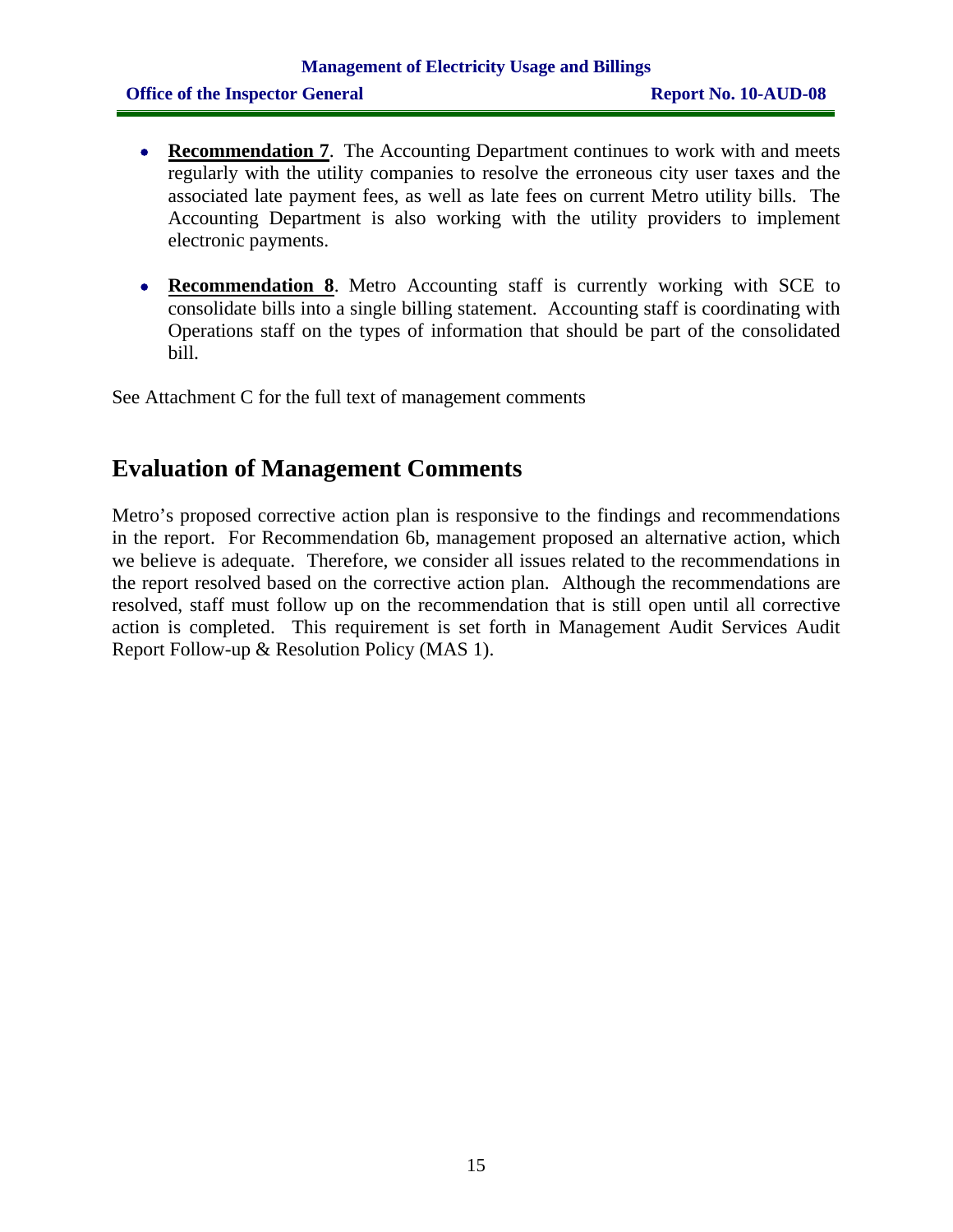### **Electricity Usage**

Metro consumes large quantities of electricity for rail propulsion power, bus and rail maintenance facilities, and other support facilities. According to Metro's 2009 Baseline Sustainability Report, in calendar year 2008, the agency consumed 243 million kilowatt hours (kWh) of electricity at a cost of \$27 million. This report indicated that, in 2008, Metro's rail operations (Red, Blue, Green and Gold lines) consumed 72 percent (175 million kWh) of the total electricity used by Metro. The cost of electricity in 2008 to power the rail lines amounted to \$20.2 million. Metro spent \$7 million in 2008 on electricity for its other facilities.

Metro purchases electricity from the Los Angeles Department of Water and Power (LADWP), Southern California Edison (SCE), and Pasadena Water and Power (PWP). The table below summarizes the kWh and costs to Metro in 2008 by the three major utility companies:

| <b>Utility</b> | kWh         | <b>Cost</b>  |
|----------------|-------------|--------------|
| LADWP.         | 165,895,203 | \$16,469,683 |
| <b>SCE</b>     | 71,127,505  | 9,793,775    |
| <b>PWP</b>     | 5,914,466   | 949,453      |
| <b>Total</b>   |             |              |

## **Total 2008 Electricity Usage**

A comparison of electricity usage and costs for rail propulsion during calendar years 2005 through 2008 showed that electricity usage increased by 12,469,581 kWh (7.66%) and the related costs increased by \$965,978 (5.02%) from 2005 to 2008.

## **Rail Electricity Usage 2005 to 2008**

| Year | kWh           | <b>Cost</b>  |
|------|---------------|--------------|
| 2005 | 162,832,175   | \$19,261,660 |
| 2006 | 162,414,686   | \$19,258,416 |
| 2007 | 176,188,455   | \$19,702,908 |
| 2008 | 175, 301, 756 | \$20,227,638 |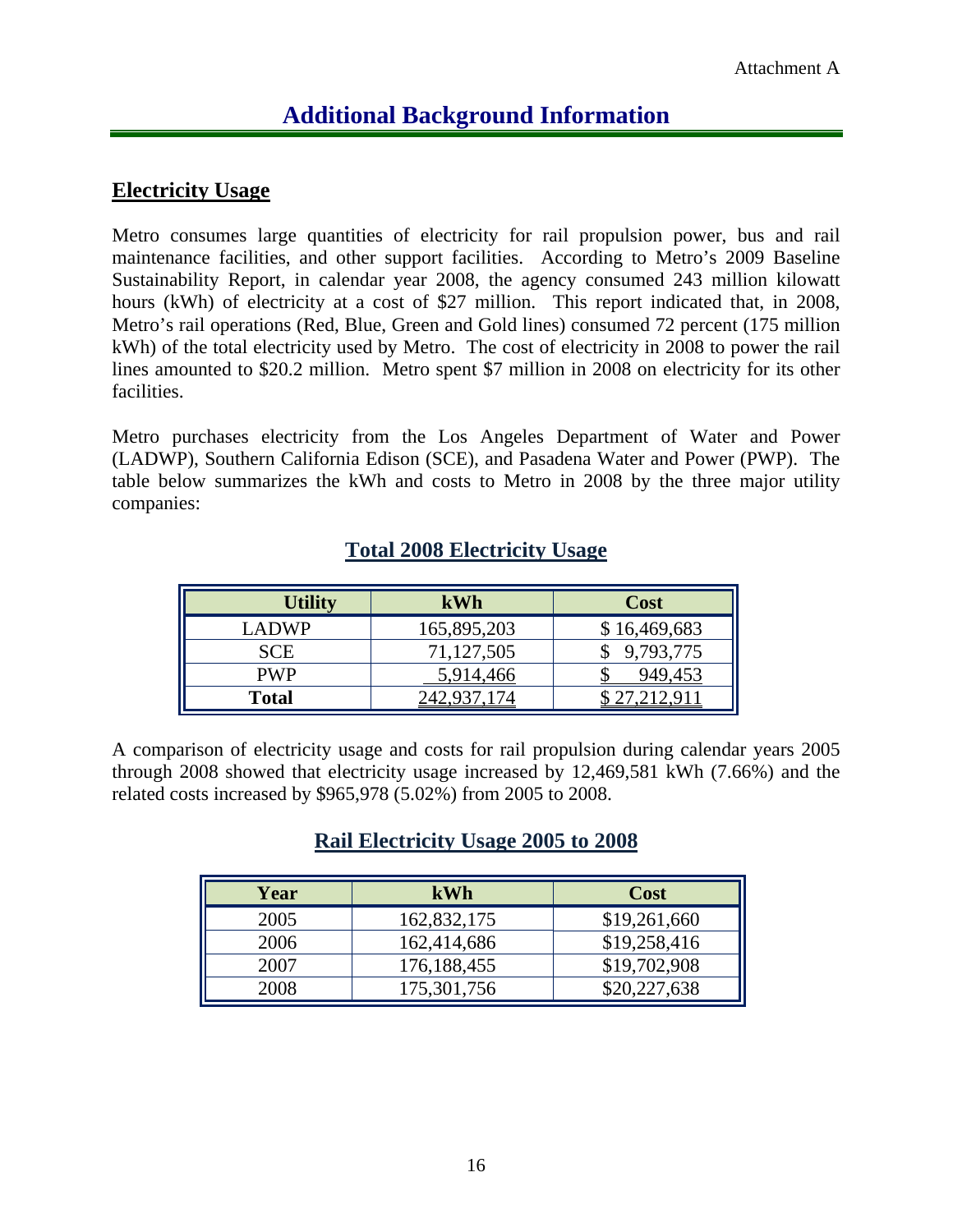A comparison of electricity usage and costs for Metro facilities during calendar years 2005 through 2008 showed that electricity usage increased by 6,540,466 kWh (10.71%) and the related costs increased by \$1,322,005 (23.34%).

| Year | <b>kWh</b> | <b>Cost</b> |
|------|------------|-------------|
| 2005 | 61,094,952 | \$5,663,268 |
| 2006 | 65,108,219 | \$6,477,081 |
| 2007 | 66,333,804 | \$7,291,561 |
| 2008 | 67,635,418 | \$6,985,273 |

## **Facility Electricity Usage 2005 to 2008**

The significant relative usage and cost growth of facility electrical usage compared to that of rail electricity usage suggests that this is an area to focus efforts to promote the efficient use and conservation of electricity.

Metro's demand for electricity usage will increase with the opening of the light rail Gold Line Eastside Extension in November 2009, and the conversion from using gas engines to electric motors for compressing natural gas needed to fuel Metro buses. Recent conservation efforts such as installation of solar panels at four Metro facilities will reduce energy purchases from the electricity providers.

#### **Processing Utility Bills**

Metro's Accounts Payable Department receives and date stamps all electricity bills. The bills are batched and given to the data entry staff who verify information and input the current amount for payment. Late payment fees are not paid, and city utility user taxes if included in the bill are not paid. Accounts Payable Resolution staff research any bill that has a past due balance or credit balance. The bill is sent to the cost center approver for approval. Payments of all electricity bills are processed by the Financial Information System.

#### **Metro Energy and Sustainability Policy**

In June 2007, the Board of Directors adopted the Metro Energy and Sustainability Policy "*to control energy consumption and embrace energy efficiency, energy conservation, and sustainability to:* 

- o *Avoid unnecessary expenditure*
- o *Help in protecting the environment*
- o *Improve cost effectiveness, productivity, and working conditions*
- o *Prolong the useful life of fossil fuels by using resources more efficiently."*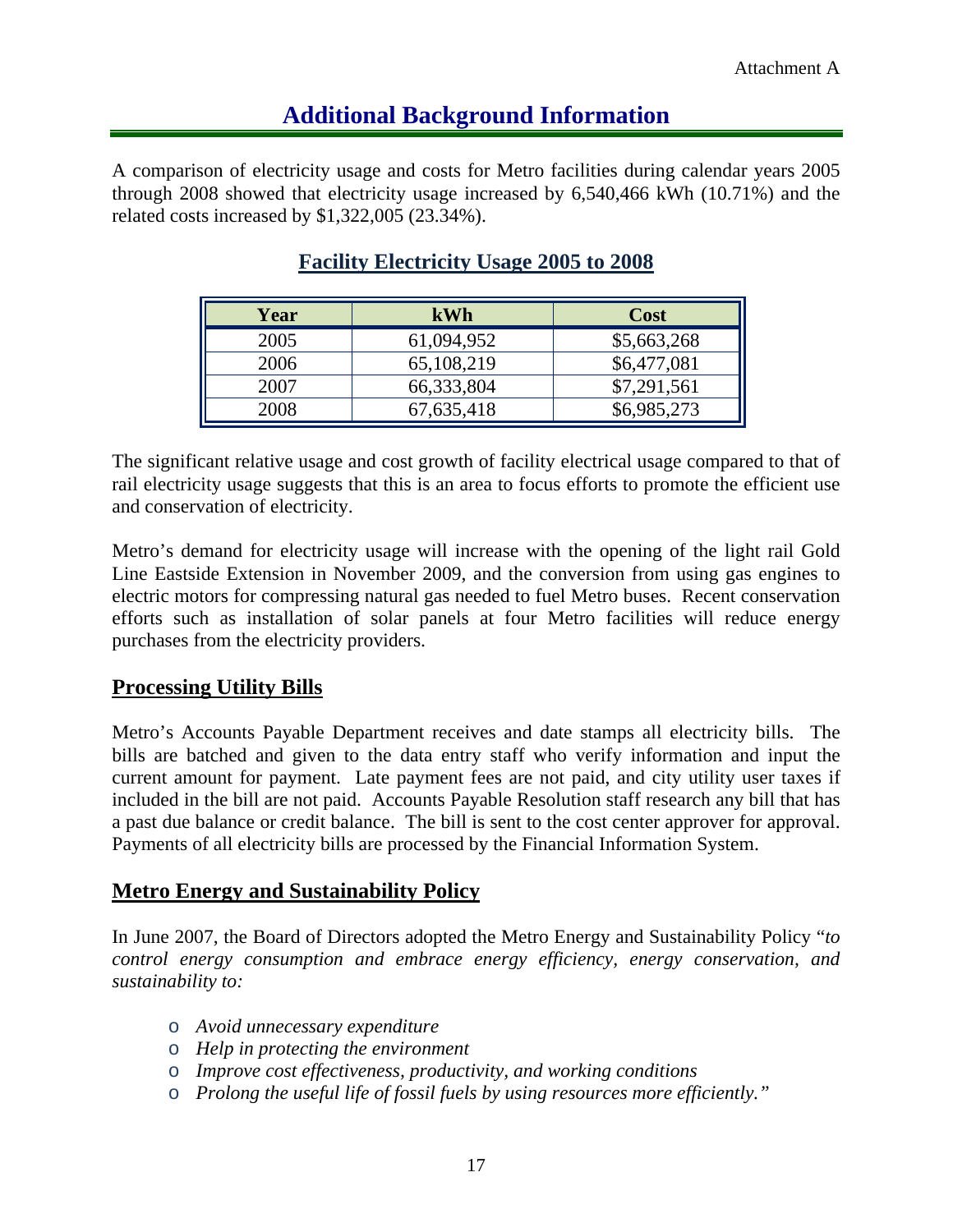The long-term objectives of the policy are to reduce, whenever possible, Metro's usage of fossil fuels through the use of ambient and renewable energy sources, and to use required fuels and electricity as efficiently as possible.

The immediate objectives are to: (a) gain more control over our energy consumption by aggressively pursuing renewable energy sources, take advantage of rebates and subsidies for energy and water conservation wherever feasible, conduct energy audits of Metro divisions and facilities, and implement energy conservation measures where they are feasible and fiscally prudent; and (b) construct all new facilities and projects, including new transit corridor projects, using energy efficient and conservation strategies. All buildings or structures over 10,000 square feet must be constructed to achieve the Leadership in Energy and Environmental Design (LEED) Silver certification, at a minimum.

The following tasks were identified to comply with the policy:

- Complete audits of all bus and rail maintenance facilities and Union Station Gateway headquarters within 3 years of adoption of the policy.
- Incorporate energy efficiency and conservation strategies on all future Metro construction projects.

In June 2008, the Board approved the Metro Sustainability Implementation Plan. It was recognized that there was a need to be able to coordinate all of the sustainability initiative and projects, and to identify, measure and report the cost benefits of these efforts. The Board approved \$250,000 to supplement Metro's sustainability program and to implement this plan.

The plan calls for energy conservation initiatives; planning, feasibility studies, and installation of additional solar panels at various bus and rail divisions; exploration of other renewal resources; performing energy audits, implementing energy efficiency methods and developing a comprehensive and energy security strategy.

Metro's June 2009 Baseline Sustainability Report cited that sustainability efforts were reducing electricity use in the targeted areas. Solar installations at two bus divisions provided an estimated 20 percent of the electricity, and generated a total of 1,498 kilowatts at two other locations. The report states that the lack of consolidated records of other energy upgrades and the lack of meters on individual buildings made it impossible to accurately estimate the energy cost savings and the success of the efficiency programs.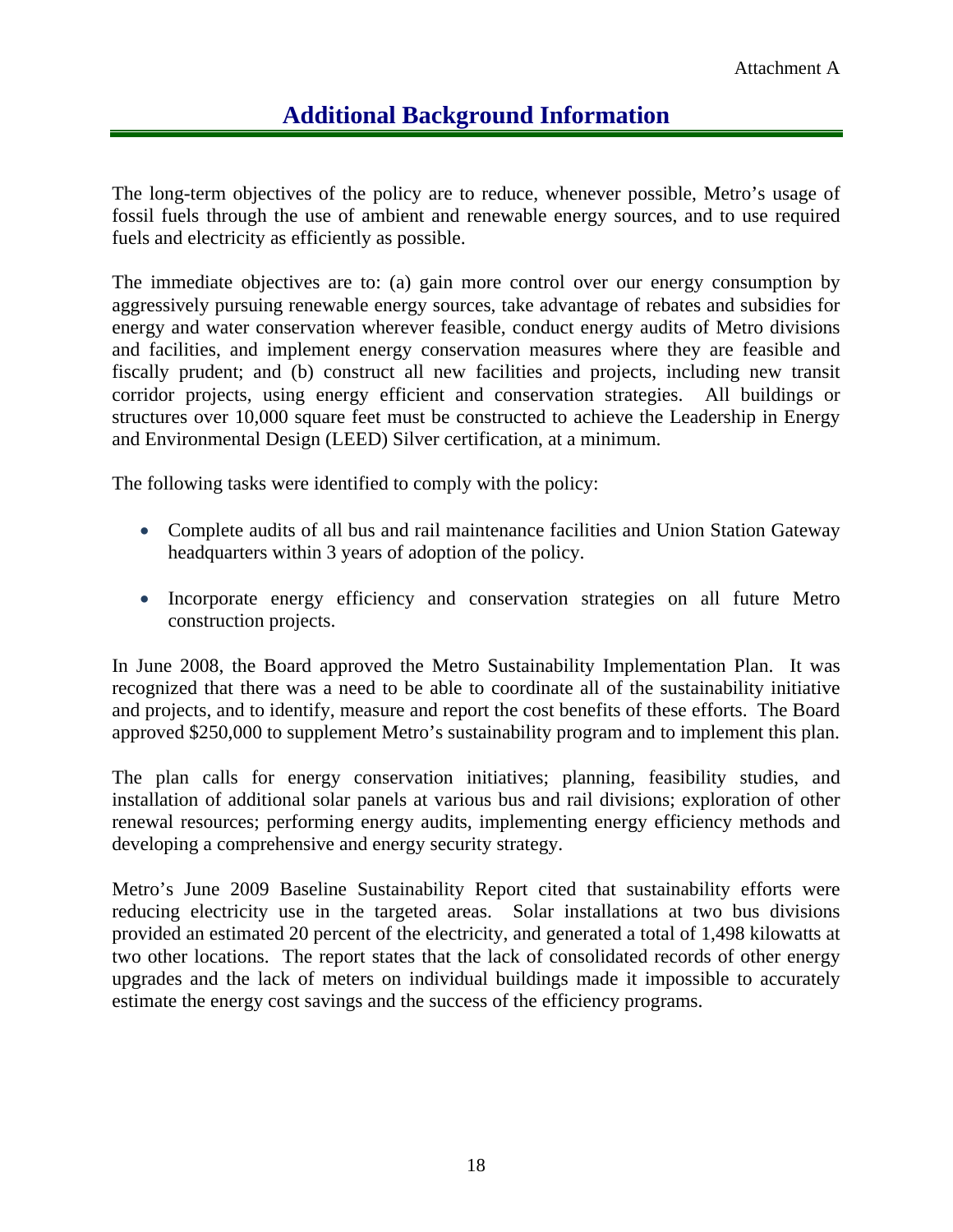Some of the recommendations that were made in the 2009 Baseline Sustainability Report were:

- Staff will develop electricity reduction targets.
- Provide sub-meters at each facility.
- Invest in energy management systems to properly track energy usage.
- Provide division managers with monthly utility bills so they can monitor performance and prevent billing mistakes.
- Track energy efficiency upgrades and measure their success.
- Create an Agency-wide energy reduction plan.
- Partner with LADWP and SCE to create a cost effective Agency-wide energy reduction plan.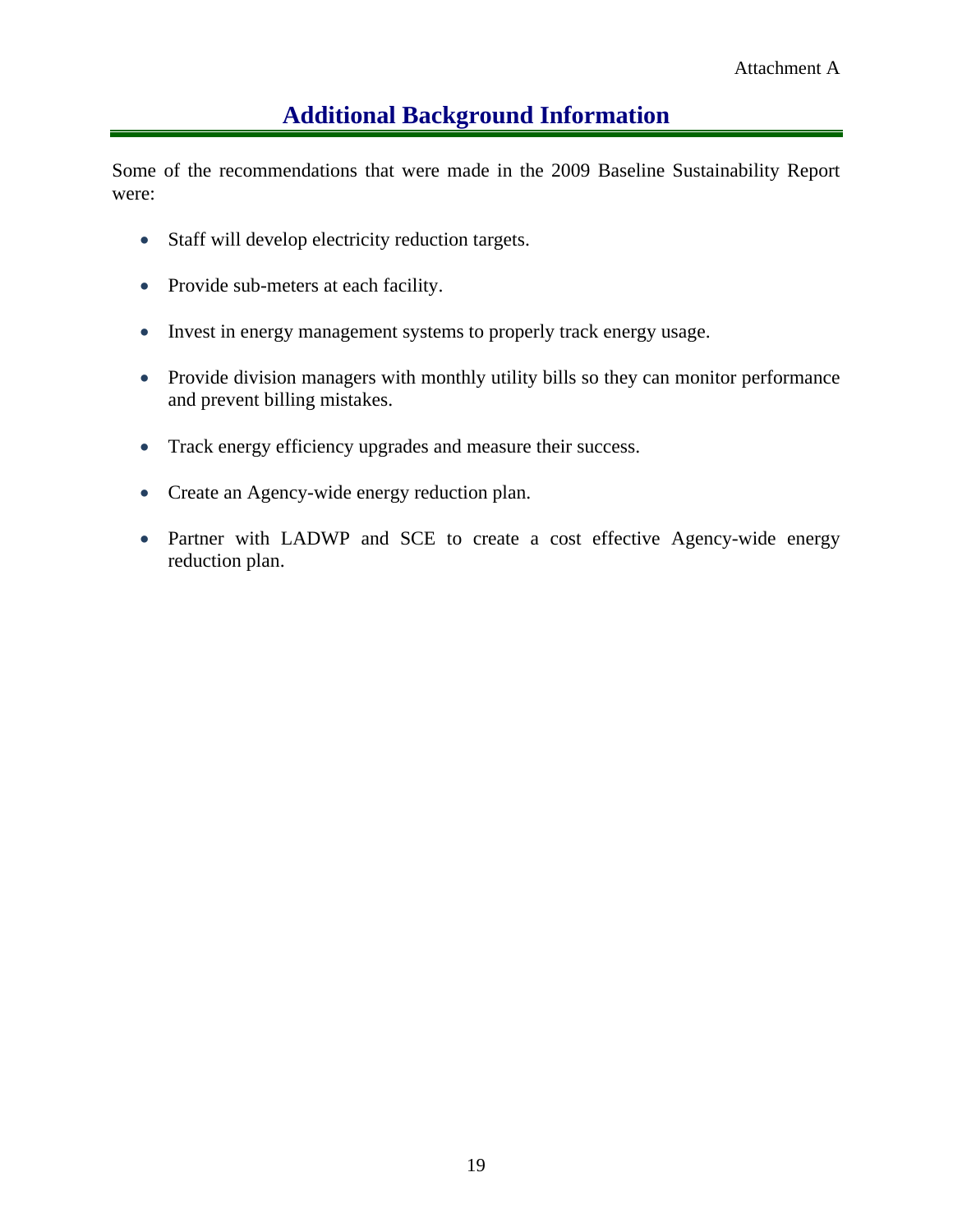## **Energy Assessment Recommendations**

- Convert older T12 fluorescent fixtures to T8 lamps with electronic ballasts.
- Replace existing incandescent or fluorescent exit signs with LED lamps.
- Remove unnecessary light fixtures.
- Install occupancy sensors in hallways, restrooms, offices, and other areas that are vacant for several hours per day.
- Replace older inefficient HVAC equipment with newer more efficient system.
- Locate and repair damage ducts, joints, and cabinets of HVAC equipment.
- Shut off the conditioned air shipped to vacant or unused spaces.
- Replace worn fan and pump belts with toothed (synchronous) Vee belts, which are 10% to 30% more efficient.
- Turn off electric motors when not in use. Control large blowers to prevent operation during peak hours.
- Turn off air-operated equipment when not in use.
- Turn off computers, monitors, printers, and copiers when not being used. If the computer cannot be shut off, turning off the monitor and printers can reduce energy use by  $15 - 50$  percent.
- Consider switching to the Time-of-Use Rate, which saves money when energy is used mostly at night and on weekends. Example, a meter located in the Transport Building should be changed to the Time-of-Use Rate. This is done at no cost and could save as much as 15% of the billing on that meter.
- Consider tracking electricity usage to spot problems early, budget for use based on seasons, and show the effects of the conservation/efficiency efforts.
- The best way to have a working conservation program is to put a knowledgeable person in charge of saving energy. This individual should be responsible for the energy budget and costs and have access to the energy bills, which will provide an incentive to lower the bills. Involve all employees by offering incentive for energy saving ideas.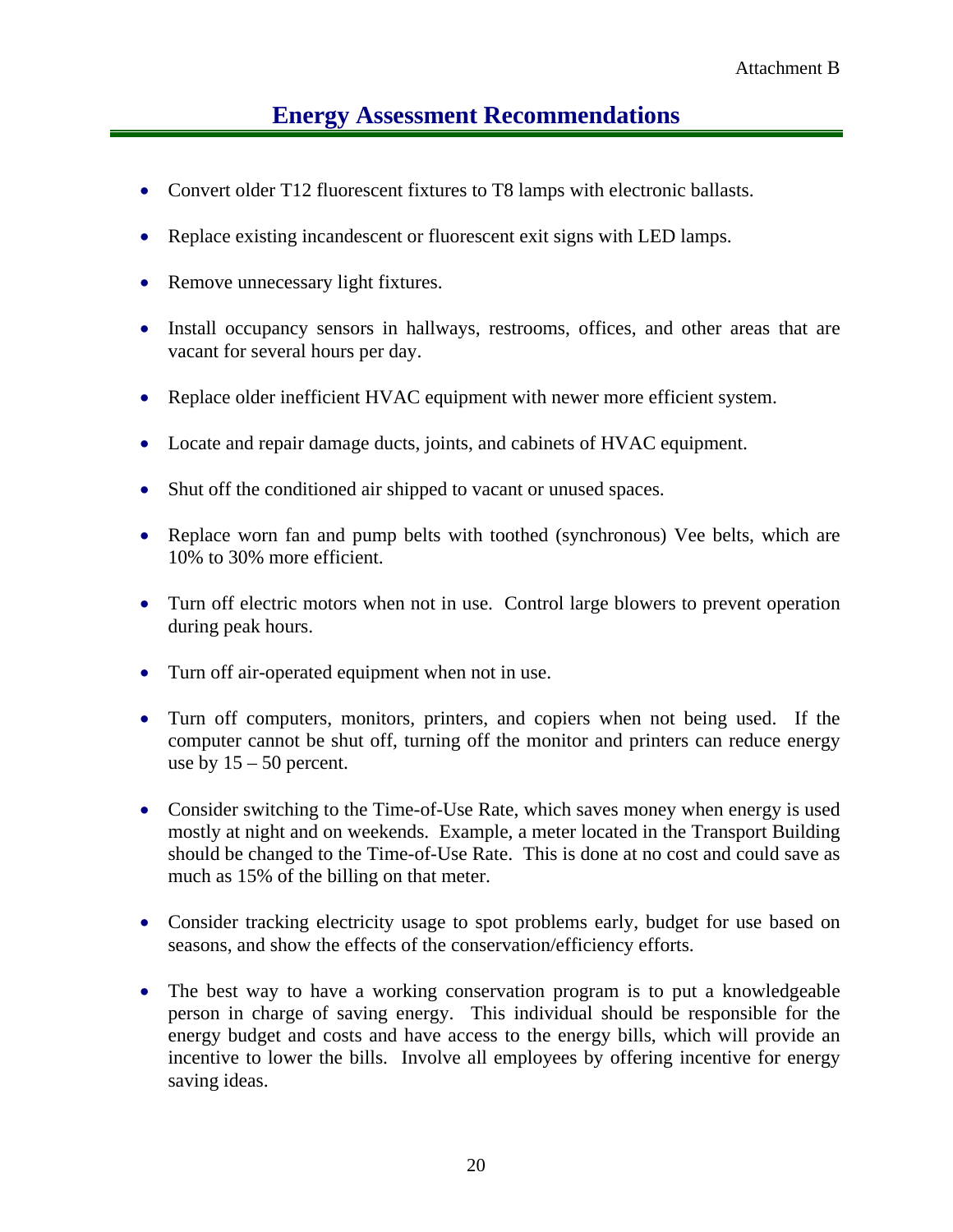## **Copy of Management Comments to Draft Report**

| Metro | Interoffice Memo |                                                                                                         |  |
|-------|------------------|---------------------------------------------------------------------------------------------------------|--|
|       | Date             | June 25, 2010                                                                                           |  |
|       | To               | Karen Gorman<br><b>Acting Inspector General</b>                                                         |  |
|       | Through          | Arthur T. Leahy by Chief Executive Officer                                                              |  |
|       | From             | K.N. Murthy<br>Deputy Chief Capital Management<br>Officer                                               |  |
|       | Subject          | Response to OIG Draft Report on<br>Management of Electricity Usage and<br>Billing(Report No. 10-AUD-08) |  |

#### **OVERVIEW**

We have reviewed the recommendations in the subject OIG report and have discussed the findings with our internal stakeholders in Bus and Rail Operations, Construction, Planning, General Services, Accounting, and Information Technology Systems. We also solicited a response from the Los Angeles Department Water and Power [LADWP] regarding the issues applicable to them that were raised in the OIG report. We agree with and have already implemented corrective actions for recommendations 2, 3, 4, 6a, 7, and 8. We do not agree with recommendation 6b.

For recommendations 1 and 5, we determined that staff concurs with the recommendation to designate an individual or department to centrally manage and be responsible for energy monitoring and development of solutions to energy issues (Recommendation #5). As there is significant synergy between electricity and other forms of energy (e.g., different forms of renewable energy and natural gas), staff also determined that it would of more value to develop an Energy Conservation and Management Plan instead of an Electricity Conservation and Management Plan (Recommendation#1). A mechanism similar to an Environmental Management System [EMS] tailored to energy management is needed to ensure that the centralized management is effective. Details of the proposed corrective actions are outlined below.

Through ongoing efforts, Metro staff has already implemented or is in the process of resolving the other recommendations in the report. Specific details of responses to each OIG recommendation are outlined below.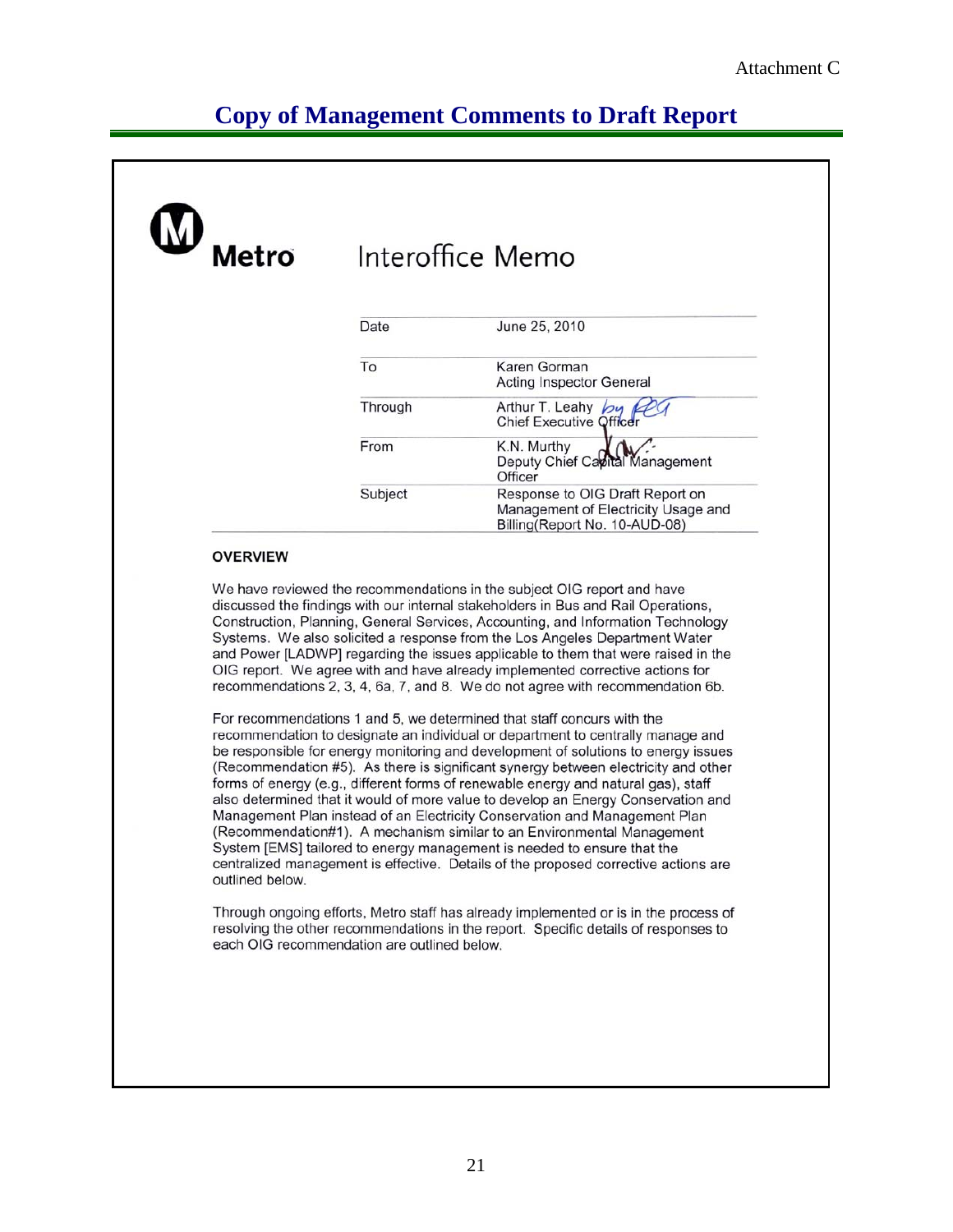## **Copy of Management Comments to Draft Report**

#### PROPOSED CORRECTIVE ACTIONS In response to Recommendation # 1, Electricity Conservation and Management Plan, we agree that there is a need to develop an overall Energy Conservation and Management Plan to consolidate these efforts already underway. The Energy Conservation and Management Plan will be used as a tool to provide short-term and long-term strategies for energy conservation and management, especially in light of Measure R projects acceleration. Facilitation of the development of this plan can be folded into Metro's overall Sustainability Program. This plan can be completed and approved by the Board for implementation by March 31, 2011. In response to Recommendation # 2, Energy Assessments, Metro's Energy and Sustainability Policy mandates that staff conduct energy assessments of Metro divisions and facilities, and implement energy conservation measures where they are feasible and fiscally prudent. Utility companies currently do not have the resources to conduct energy assessments. However, Environmental Compliance and Services Department [ECSD] staff and their consultants have begun and are continuing the energy assessments of Bus and Rail Divisions, including the Gateway Headquarters. ECSD has been conducting these assessments as part of its overall Sustainability Program. Other assessments performed by other entities [as mentioned in the OIG Report] have already been completed. Energy efficiency project development and discussions with LADWP and other utilities are on-going. This recommendation has been implemented. In response to Recommendation #3, Completing Open Issues in Consultant Report, TriStem provided their final report on the outstanding account issues on June 1, 2010. Staff will consider the information in the report during the development of the Energy Conservation and Management Plan. This recommendation has been implemented. In response to Recommendation #4, Installing Sub-Meters, ECSD and General Services staffs are completing the installation of sub-meters in the Gateway Building as part of the LEED®-EBOM effort. A sub-metering plan is being developed for other locations. Staff will discuss with executive management the availability of funds to implement agency-wide sub-metering efforts. This recommendation has been implemented. In response to Recommendation #5, Centralized Management, there is a general consensus among agency stakeholders for Metro to have an individual or department that will be responsible for (a) monitoring and evaluating electricity usage and rates to ensure that the agency is using electricity efficiently and paying the lowest rates; and (b) coordinating with the utility companies on all billing matters groups will also act as an implementation arm for any identified energy solutions. Further, there is also a general consensus from Operations staff that facility managers should have information about energy usage at their facilities available to them when it will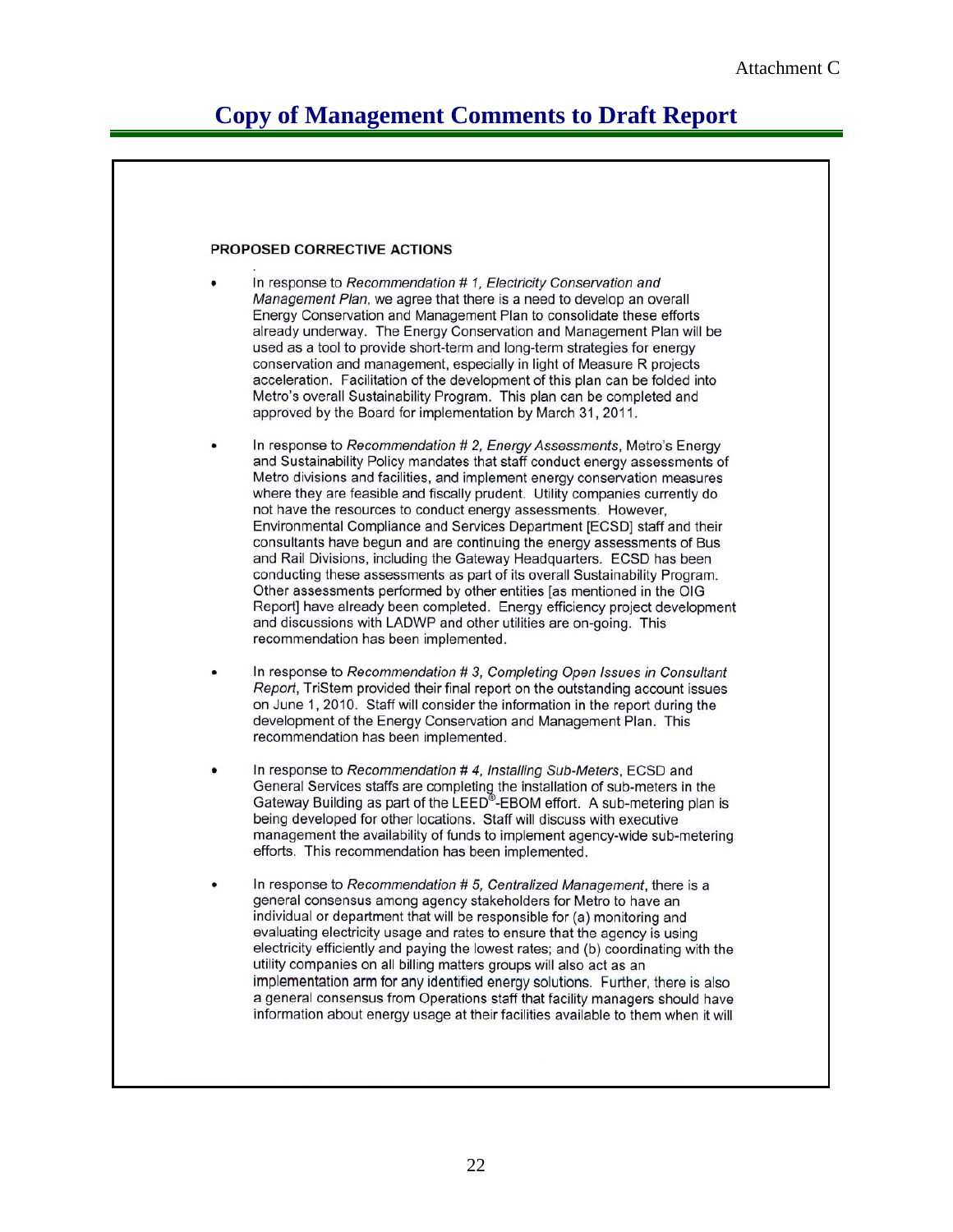## **Copy of Management Comments to Draft Report**